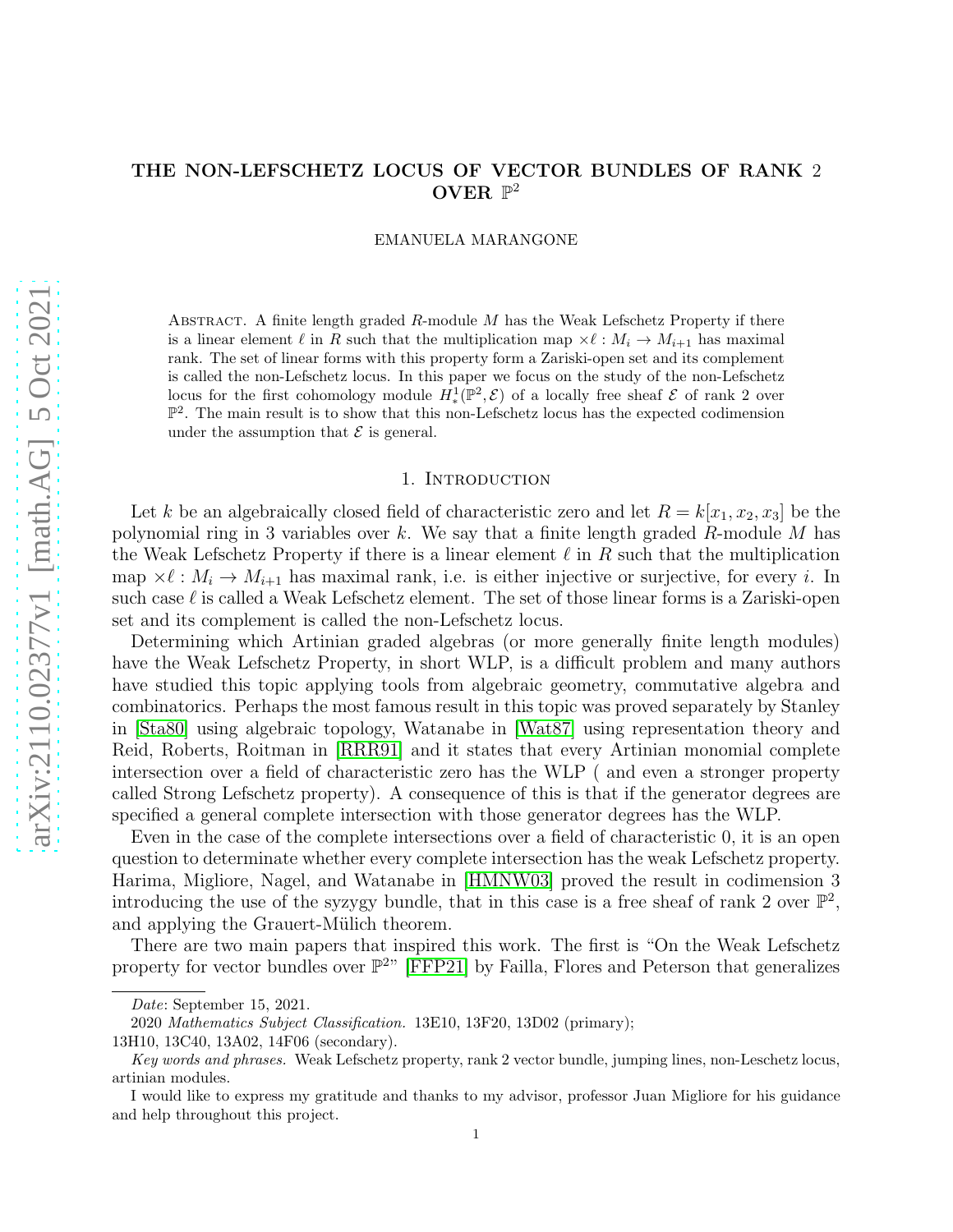### 2 EMANUELA MARANGONE

the case of complete intersections of codimension 3, proving that for any locally free sheaf  $\mathcal E$ of rank 2 over  $\mathbb{P}^2$  the first cohomology module  $H^1_*(\mathbb{P}^2, \mathcal{E})$  has the WLP.

The second paper is "The non-Lefschetz locus" [\[BMMRN18\]](#page-16-5) by Boij, Migliore, Miró-Roig, Nagel where the authors conjectured that the non-Lefshetz locus of a general complete intersection has the expected codimension (see Remarks [2](#page-2-0) and [3\)](#page-2-1). They proved this conjecture for general complete intersections of codimension 3 (Theorem 5.3 of [\[BMMRN18\]](#page-16-5)) and codimension 4 (Theorem 5.6 of [\[BMMRN18\]](#page-16-5) and see also [\[Mar21\]](#page-16-6)). This is particularly important because if the non-Lefschetz locus achieves the expected codimension, its degree is also known [\[Mig86\]](#page-16-7).

The natural question that arises from these two papers is whether, given a locally free sheaf  $\mathcal E$  of rank 2 over  $\mathbb P^2$ , the non-Lefschetz locus of  $H^1_*(\mathbb P^2,\mathcal E)$  has the expected codimension. The simplest case is when  $\mathcal E$  is the syzygy bundle of a complete intersection and even in this case it was shown in [\[BMMRN18\]](#page-16-5) that "most of the time" a monomial complete intersection has non-Lefschetz locus that is not of the expected codimension (and it can even be non-reduced), even though it has the WLP. Thus the question addressed in this paper is whether the non-Lefschetz locus has the expected codimension under the assumption that  $\mathcal E$  is general. We give a complete answer to this question.

In Section 3 we describe the non-Lefschetz locus as the set of jumping lines of  $\mathcal{E}$ , making more explicit the connection between splitting type and weak-Lefshetz elements in this particular case, following the work of Brenner and Kaid in [\[BK07\]](#page-16-8) (see Remark [8\)](#page-8-0).

Section 4 gives a positive answer for our question in a easier special case, that in section 5 is generalized for any general locally free sheaf  $\mathcal E$  of rank 2 over  $\mathbb P^2$ .

## 2. Preliminaries

Let k be an algebraic closed field of characteristic zero and let  $R = k[x_1, x_2, x_3]$ . Consider a degree zero graded map  $\varphi : \bigoplus_{i=1}^{n+2} R(-a_i) \to \bigoplus_{i=1}^{n} R(-b_i)$  such that  $M = \text{coker}(\varphi)$  has finite length. We have the exact sequence

$$
0 \to E \to \bigoplus_{i=1}^{n+2} R(-a_i) \to \bigoplus_{i=1}^n R(-b_i) \to M \to 0.
$$

Since M has finite length the Buchsbaum-Riemann complex gives us the minimal free resolution of M

$$
0 \to \bigoplus_{i=1}^{n} R(-d+b_i) \to \bigoplus_{i=1}^{n+2} R(-d+a_i) \to \bigoplus_{i=1}^{n+2} R(-a_i) \to \bigoplus_{i=1}^{n} R(-b_i) \to M \to 0
$$

where  $d = a_1 + \cdots + a_{n+2} - b_1 - \cdots - b_n$ , and we always assume  $a_1 \leq \cdots \leq a_{n+2}$  as well as  $b_1 \leq \cdots \leq b_n$ . Sheafifying and decomposing, we get the short exact sequences of sheaves

(1) 
$$
0 \to \mathcal{E} \to \bigoplus_{i=1}^{n+2} \mathcal{O}_{\mathbb{P}^2}(-a_i) \to \bigoplus_{i=1}^n \mathcal{O}_{\mathbb{P}^2}(-b_i) \to 0,
$$

<span id="page-1-1"></span>(2) 
$$
0 \to \bigoplus_{i=1}^n \mathcal{O}_{\mathbb{P}^2}(-d+b_i) \to \bigoplus_{i=1}^{n+2} \mathcal{O}_{\mathbb{P}^2}(-d+a_i) \to \mathcal{E} \to 0.
$$

 ${\mathcal E}$  is a rank 2 vector bundle on  ${\mathbb P}^2$  and it satisfies

<span id="page-1-0"></span>
$$
H^1(\mathbb{P}^2, \mathcal{E}(t)) = M_t
$$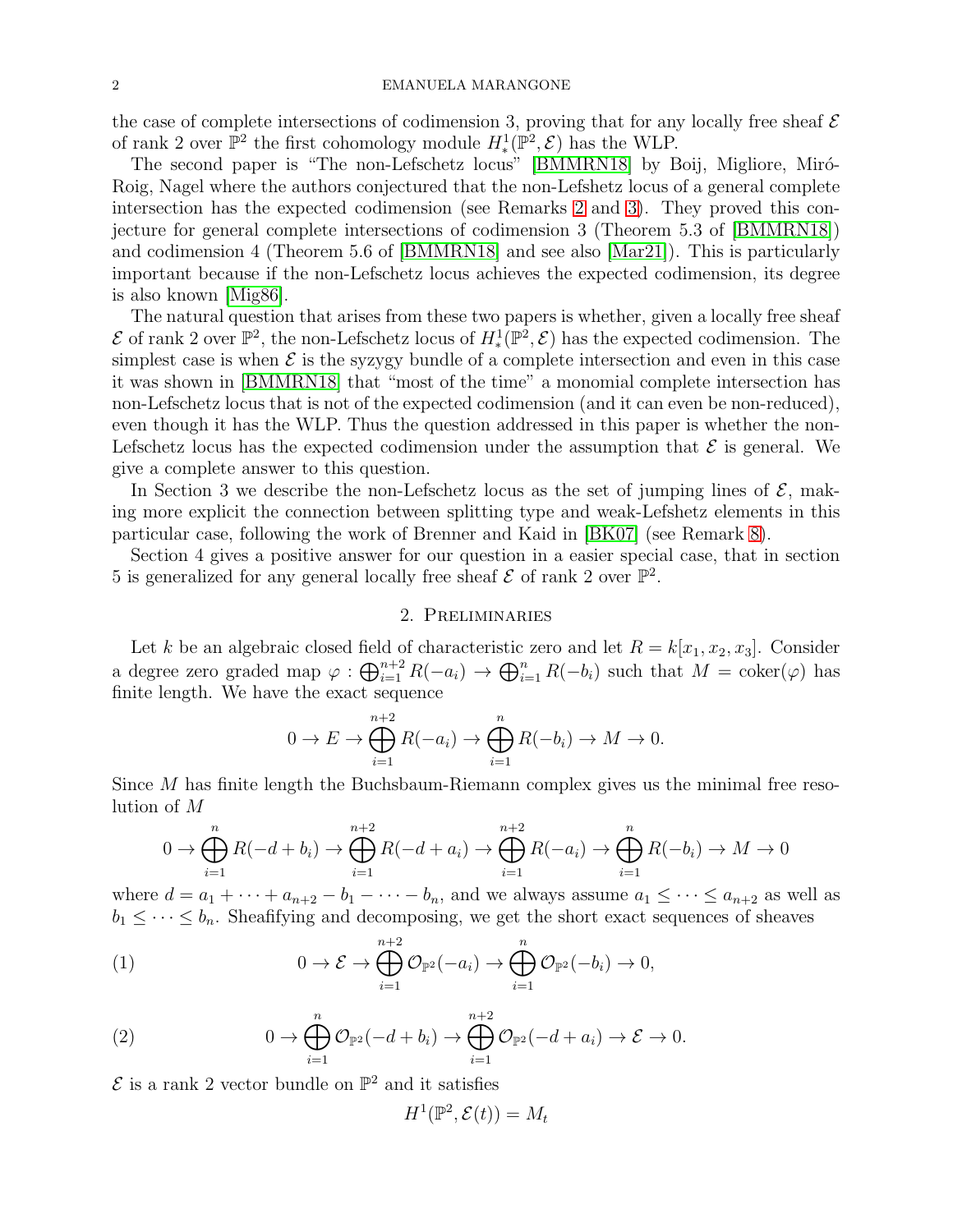so 
$$
H^1_*(\mathbb{P}^2, \mathcal{E}) := \bigoplus_{t \in \mathbb{Z}} H^1(\mathbb{P}^2, \mathcal{E}(t)) = M.
$$

*Remark* 1. In general every finite length module  $M$  over  $R$  that can be expressed as cokernel of a map  $\varphi : \bigoplus_{i=1}^{n+2} R(-a_n) \to \bigoplus_{i=1}^{n} R(-b_i)$  corresponds to a finite length module of the form  $H^1_*(\mathbb{P}^2, \mathcal{E})$  for a rank 2 locally free sheaf  $\mathcal E$  on  $\mathbb{P}^2$ , and vice versa.

The main result on these modules  $H^1_*(\mathbb{P}^2, \mathcal{E}) = M$  is that they always have the Weak Lefschetz Property thanks to Failla, Flores, Peterson [\[FFP21\]](#page-16-4).

Moreover from [\[FFP21\]](#page-16-4) and [\[Flo19\]](#page-16-9) we know that

- the Hilbert function of  $M$  is unimodal;
- the socle degree of M is  $e = d 3 b_1$ ;
- the Hilbert function of M is symmetric with respect to the middle degree  $\lfloor \frac{e+b_1}{2} \rfloor$  $\frac{+b_1}{2}$  =  $\lfloor \frac{d-3}{2} \rfloor$  $\frac{-3}{2}$ .

Finally we recall the definition of the non-Lefschetz locus following [\[BMMRN18\]](#page-16-5), [\[Mig86\]](#page-16-7), and [\[Flo19\]](#page-16-9) for finite modules (here we work in  $R = k[x_1, x_2, x_3]$  so we are giving the definitions in only 3 variables instead of n variables). The non-Lefschetz locus of  $M$  as subset of  $(\mathbb{P}^2)^*$  is

$$
\mathcal{L}_M = \{ [\ell] \in \mathbb{P}([R]_1) : \ell \text{ is not a Lefschetz element of } M \}.
$$

For any integer  $i \geq 0$  we can also define

$$
\mathcal{L}_{M,i} = \{ [\ell] \in \mathbb{P}([R]_1) : \times \ell : [M]_i \to [M]_{i+1} \text{ not maximum rank} \}.
$$

Of course, we would like to study  $\mathcal{L}_M$  not just as a set, but as a scheme. First we can write  $\ell \in [R]_1$  as  $\ell = a_1x_1 + a_2x_2 + a_3x_3$ , then we introduce  $S = k[a_1, a_2, a_3]$  as the homogeneous coordinate ring of the dual projective space  $(\mathbb{P}^2)^*$  in the dual variables  $a_1, a_2, a_3$ . Then, given a choice of basis for  $[M]_i$  and  $[M]_{i+1}$  the map

$$
[R]_1 \to \hom_k([M]_i, [M]_{i+1})
$$

$$
\ell \mapsto (\times \ell : [M]_i \to [M]_{i+1})
$$

is represented by a  $h_{i+1} \times h_i$  matrix  $B_i$  of linear forms in S, where h is the Hilbert function of M. Then the locus  $\mathcal{L}_{M,i} \subseteq (\mathbb{P}^2)^*$  is scheme-theoretically defined by the ideal  $I(\mathcal{L}_{M,i})$  of maximal minors of the matrix  $B_i$ . The non-Lefschetz locus  $\mathcal{L}_M$  is defined as a subscheme of  $(\mathbb{P}^2)^*$  by the homogeneous ideal  $I(\mathcal{L}_M) = \bigcap_{i \geq 0} I(\mathcal{L}_{M,i}).$ 

<span id="page-2-0"></span>Remark 2. The expected codimension of  $\mathcal{L}_{M,i}$  is  $h_{i+1} - h_i + 1$  (assuming  $h_i = \dim[M]_i \leq$  $\dim[M]_{i+1} = h_{i+1}$  and if this codimension is achieved then  $\deg \mathcal{L}_{M,i} = {h_{i+1} \choose h_{i-1}}$  $\binom{h_{i+1}}{h_i-1}$  [\[BMMRN18\]](#page-16-5).

<span id="page-2-1"></span>Remark 3. If we consider a Gorenstein algebra A of socle degree  $e, \mathcal{L}_A = \mathcal{L}_{A, \lfloor \frac{e-1}{2} \rfloor}$  [\[BMMRN18\]](#page-16-5). So under this hypothesis it make sense to speak about expected codimension and expected degree of the non-Lefschetz locus:

$$
\operatorname{codim} \mathcal{L}_A = h_{\lfloor \frac{e+1}{2} \rfloor} - h_{\lfloor \frac{e-1}{2} \rfloor} + 1; \quad \deg \mathcal{L}_A = \binom{h_{\lfloor \frac{e+1}{2} \rfloor}}{h_{\lfloor \frac{e-1}{2} \rfloor} - 1}.
$$

We will see later that something similar happens in our case for M.

Here in fact we want to study the codimension of the non-Lefschetz locus of  $M$ , for  $M$ general.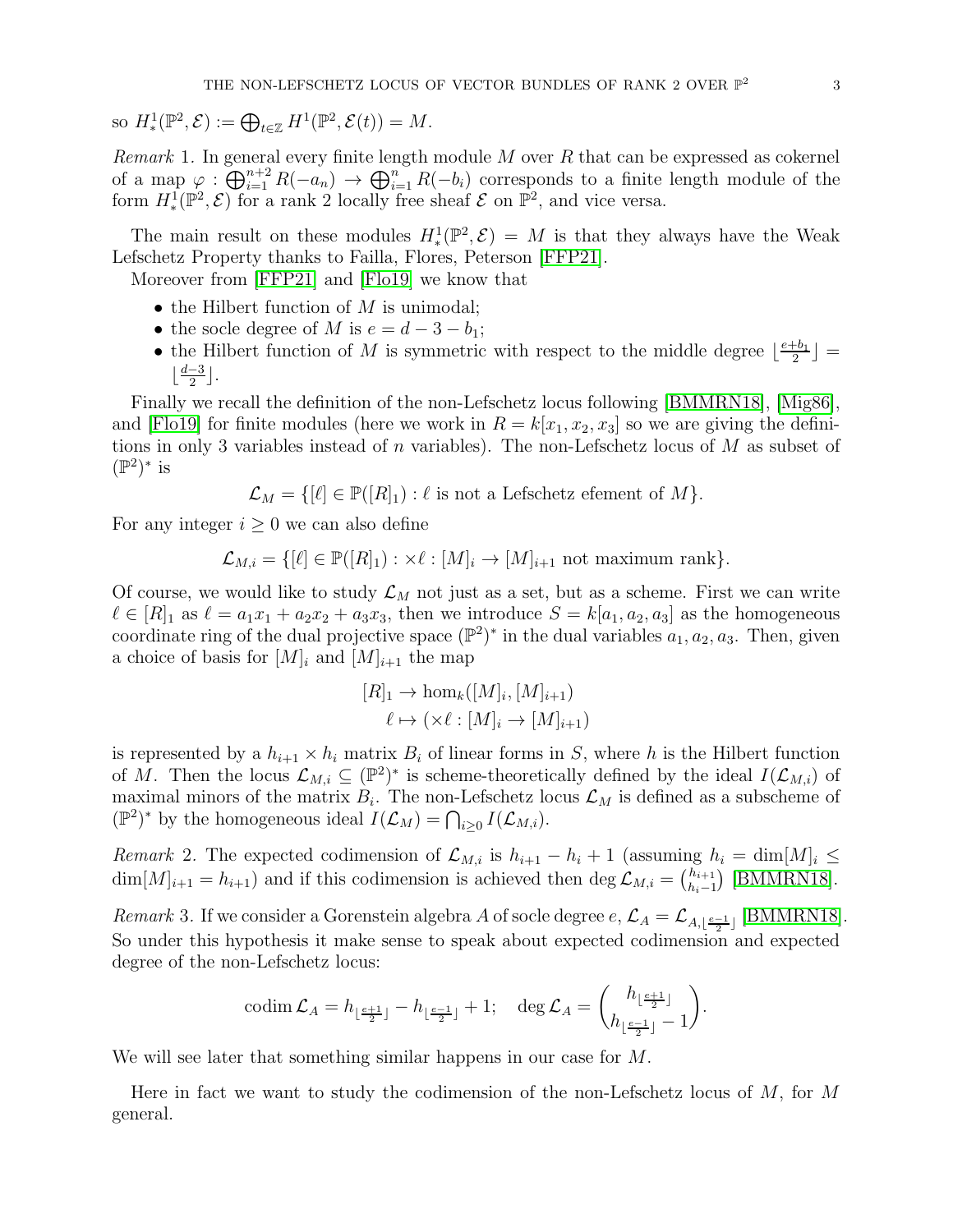#### 4 EMANUELA MARANGONE

### 3. Jumping lines and non-Lefschetz locus

As we said previously, a linear form  $\ell$  is a Weak Lefschetz element for  $M = H^1_*(\mathbb{P}^2, \mathcal{E})$  if for any integer  $t$  the multiplication map

$$
\times \ell : M_{t-1} = H^1(\mathbb{P}^2, \mathcal{E}(t-1)) \to M_t = H^1(\mathbb{P}^2, \mathcal{E}(t))
$$

has maximum rank. Then we can note that the linear form  $\ell$  is a Weak Lefschetz element for  $H^1_*(\mathbb{P}^2, \mathcal{E})$  if and only if is a Weak Lefschetz element for  $H^1_*(\mathbb{P}^2, \mathcal{E}(m))$ , for any integer m. Then for this section we will assume, when it is convenient, that  $\mathcal{E}$  normalized  $(\mathcal{E} = \mathcal{E}_{norm})$ and so  $c_1(\mathcal{E}) \in \{0, -1\}$ . The Grauert-Mülich theorem together with Proposition 3.5 of [\[FFP21\]](#page-16-4) give us the the following

**Proposition 4.** Let  $\mathcal{E}$  be a normalized rank 2 vector bundle on  $\mathbb{P}^2$  and let  $\ell$  be a general line. Then

- if  $\mathcal E$  semistable and  $c_1(\mathcal E)=0$  then  $\mathcal E_{|\ell} \cong \mathcal O_{\mathbb P^1} \oplus \mathcal O_{\mathbb P^1}$ ;
- if  $\mathcal E$  semistable and  $c_1(\mathcal{E}) = -1$  then  $\mathcal E_{|\ell} \cong \mathcal O_{\mathbb P^1}(-1) \oplus \mathcal O_{\mathbb P^1}$ ;
- if  $\mathcal E$  unstable, with instability index k and  $c_1(\mathcal E)=0$ , then  $k>0$  and  $\mathcal E_{|\ell} \cong \mathcal O_{\mathbb P^1}(-k) \oplus$  $\mathcal{O}_{\mathbb{P}^1}(k)$ ;
- if  $\mathcal{E}$  unstable, with instability index k and  $c_1(\mathcal{E}) = -1$ , then  $k \geq 0$  and  $\mathcal{E}_{|\ell} \cong \mathcal{O}_{\mathbb{P}^1}(-k-1)$  $1) \oplus \mathcal{O}_{\mathbb{P}^1}(k).$

Remark 5. For  $\mathcal E$  semistable, not necessarily normalized, it is equivalent to say that for a general line  $\ell, \mathcal{E}_{|\ell} \cong \mathcal{O}_{\mathbb{P}^1}(a) \oplus \mathcal{O}_{\mathbb{P}^2}(b)$  with  $|a - b| \leq 1$ .

**Definition 6.** A jumping line is a linear element  $\ell$  such that the restriction of  $\mathcal{E}$  to  $\ell$  does not split as a general line.

In [\[FFP21\]](#page-16-4) Theorem 3.7 proves that a general line is a Weak Lefschetz element for  $M =$  $H^1_*(\mathbb{P}^2, \mathcal{E})$  using the way that the restriction of  $\mathcal E$  to  $\ell$  splits on those lines. Here we will prove that such condition is also necessary, i.e. that the jumping lines are non-Lefschetz elements.

<span id="page-3-6"></span>Proposition 7. The non-Lefschetz locus is the set of the jumping lines.

*Proof.* A linear element  $\ell$  is a Weak Lefschetz element if and only  $\times \ell : M_{t-1} \to M_t$  has maximum rank for all t, if and only if  $\mu_{\ell}: H^1(\mathbb{P}^2, \mathcal{E}(t-1)) \to H^1(\mathbb{P}^2, \mathcal{E}(t))$  is injective or surjective. Consider the short exact sequence

$$
0 \to \mathcal{E}(t-1) \to \mathcal{E}(t) \to \mathcal{E}(t)_{|\ell} \to 0.
$$

Applying the global section functor we get the long exact sequence

$$
0 \to H^0(\mathbb{P}^2, \mathcal{E}(t-1)) \to H^0(\mathbb{P}^2, \mathcal{E}(t)) \to H^0(\mathbb{P}^2, \mathcal{E}(t)_{|\ell}) \to H^1(\mathbb{P}^2, \mathcal{E}(t-1)) \stackrel{\mu_{\ell}}{\to} H^1(\mathbb{P}^2, \mathcal{E}(t)) \to
$$
  

$$
\to H^1(\mathbb{P}^2, \mathcal{E}(t)_{|\ell}) \to H^2(\mathbb{P}^2, \mathcal{E}(t-1)) \to H^2(\mathbb{P}^2, \mathcal{E}(t)) \to H^2(\mathbb{P}^2, \mathcal{E}(t)_{|\ell}) = 0.
$$

<span id="page-3-4"></span><span id="page-3-0"></span>Then we have the following facts:

- (1)  $\mu_{\ell}$  is injective if  $h^0(\mathbb{P}^2, \mathcal{E}(t)_{|\ell}) = 0$  (sufficient condition but not necessary);
- <span id="page-3-2"></span>(2)  $\mu_{\ell}$  is injective if and only if  $h^0(\mathbb{P}^2, \mathcal{E}(t)_{|\ell}) - h^0(\mathbb{P}^2, \mathcal{E}(t)) + h^0(\mathbb{P}^2, \mathcal{E}(t-1)) = 0;$
- <span id="page-3-1"></span>(3)  $\mu_{\ell}$  is injective if and only if the map  $H^0(\mathbb{P}^2, \mathcal{E}(t)) \to H^0(\mathbb{P}^2, \mathcal{E}(t)_{|\ell})$  is surjective;
- <span id="page-3-5"></span>(4)  $\mu_{\ell}$  is surjective if  $h^{1}(\mathbb{P}^{2}, \mathcal{E}(t)_{|\ell}) = 0$  (sufficient condition but not necessary);
- <span id="page-3-3"></span>(5)  $\mu_{\ell}$  is surjective if and only if  $h^1(\mathbb{P}^2, \mathcal{E}(t)_{|\ell}) - h^2(\mathbb{P}^2, \mathcal{E}(t-1)) + h^2(\mathbb{P}^2, \mathcal{E}(t)) = 0;$
- (6)  $\mu_{\ell}$  is surjective if and only if the map  $H^1(\mathbb{P}^2, \mathcal{E}(t)_{|\ell}) \to H^2(\mathbb{P}^2, \mathcal{E}(t-1))$  is injective.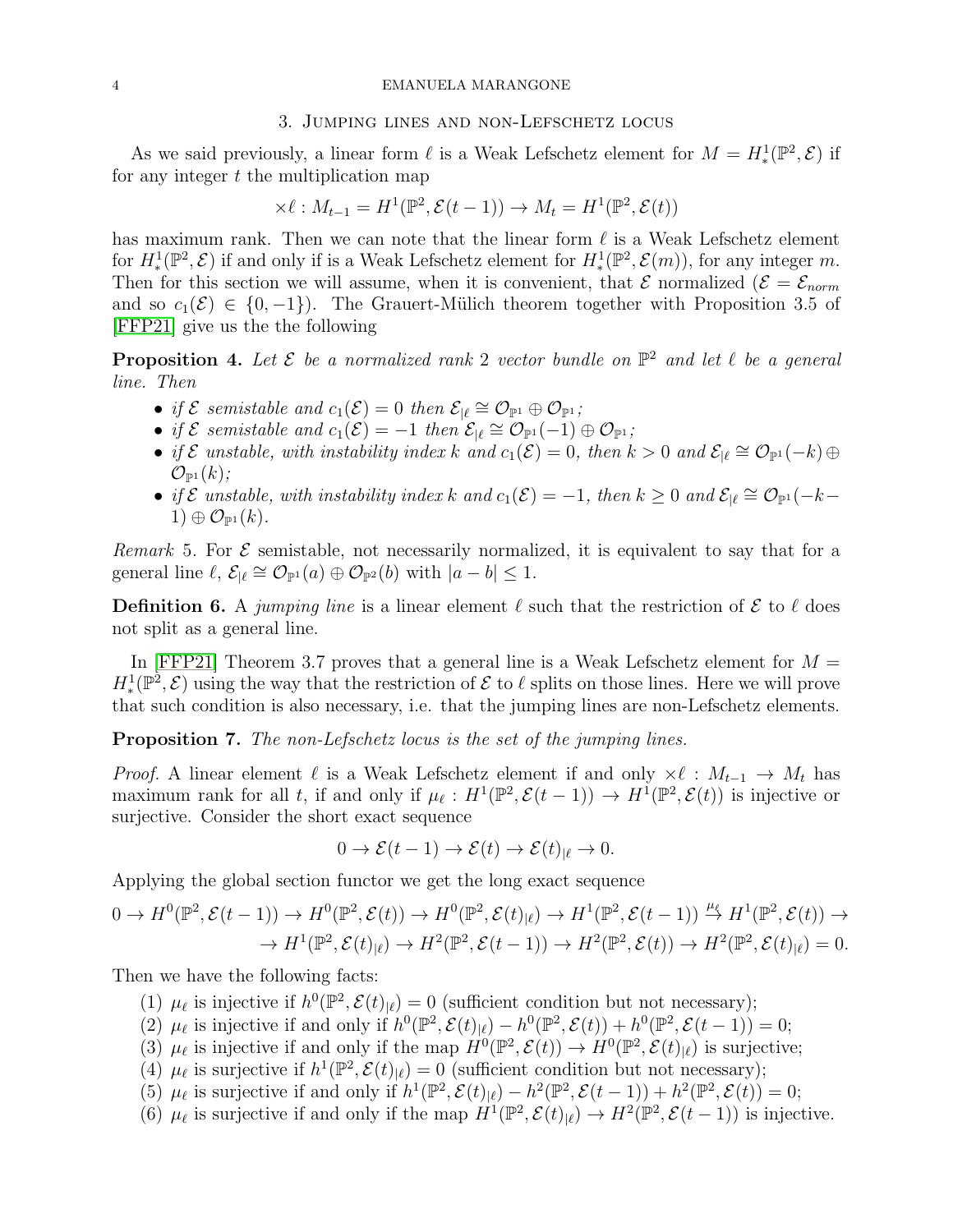First assume  $\mathcal E$  semistable. A line  $\ell$  is not a jumping line if  $\mathcal E_{\lvert \ell} \cong \mathcal O_{\mathbb P^1}(a) \oplus \mathcal O_{\mathbb P^2}(b)$  with  $|a - b| \leq 1$ . Shifting the sequence we get

$$
\mathcal{E}(t)_{|\ell} \cong \mathcal{O}_{\mathbb{P}^1}(t+a) \oplus \mathcal{O}_{\mathbb{P}^1}(t+b).
$$

WLOG we assume  $b \le a$ . Then  $h^0(\mathbb{P}^2, \mathcal{E}(t)|_\ell) \cong h^0(\mathbb{P}^2, \mathcal{O}_{\mathbb{P}^1}(t+a) \oplus \mathcal{O}_{\mathbb{P}^2}(t+b)) = 0$  if  $t < -a$ . Using Serre Duality

$$
h^1(\mathbb{P}^2, \mathcal{E}(t)_{|\ell}) = h^0(\mathbb{P}^2, \mathcal{E}^{\vee}(-t-2)_{|\ell}) \cong h^0(\mathbb{P}^2, \mathcal{O}_{\mathbb{P}^1}(-t-a-2) \oplus \mathcal{O}_{\mathbb{P}^1}(-t-b-2))
$$

and it is zero when  $t \ge -b-1$ . Then  $\mu_{\ell}: H^1(\mathbb{P}^2, \mathcal{E}(t-1)) \to H^1(\mathbb{P}^2, \mathcal{E}(t))$  is injective when  $t < -a$  by Fact [1](#page-3-0) and it is surjective when  $t \ge -b-1$  by Fact [4.](#page-3-1) Then since  $-b-1 \le -a$  $(b \le a \le b+1)$ ,  $\ell$  is a Weak Lefschetz element.

Now assume that  $\ell$  is a jumping line so  $\mathcal{E}_{|\ell} \cong \mathcal{O}_{\mathbb{P}^1}(a) \oplus \mathcal{O}_{\mathbb{P}^2}(b)$  with  $a - b > 1$  (WLOG  $b < a$ ). Using the fact that  $\mathcal{E}(t)_{|\ell} \cong \mathcal{O}_{\mathbb{P}^1}(t+a) \oplus \mathcal{O}_{\mathbb{P}^1}(t+b)$  we have that  $c_1(\mathcal{E}(t)) = (t+a) + (t+b)$ . In particular  $c_1(\mathcal{E}(-a)) < 0$  and  $c_1(\mathcal{E}(-b)) > 0$ . Then we can find an integer m such that  $-a \leq m \leq -b-2$  with  $c_1(\mathcal{E}(m)) < 0$  and  $c_1(\mathcal{E}(m+2)) > 0$ . Now  $\mathcal E$  is semistable and so is  $\mathcal{E}(m)$  so  $h^0(\mathbb{P}^2, \mathcal{E}(m)(t)) = 0$  for any  $t < -c_1(\mathcal{E}(m))/2$  by Corollary 2.7 of [\[BS92\]](#page-16-10); but  $c_1(\mathcal{E}(m)) < 0$  so for  $t = 0$ ,  $h^0(\mathbb{P}^2, \mathcal{E}(m)) = 0$ . Since  $m + a \geq 0$ ,

$$
H^{0}(\mathbb{P}^{2}, \mathcal{E}(m)_{\mid \ell}) \cong H^{0}(\mathbb{P}^{2}, \mathcal{O}_{\mathbb{P}^{1}}(m+a) \oplus \mathcal{O}_{\mathbb{P}^{1}}(m+b)) \neq 0.
$$

Then the map

$$
0 = H^0(\mathbb{P}^2, \mathcal{E}(m)) \to H^0(\mathbb{P}^2, \mathcal{E}(m)_{|\ell})
$$

cannot be surjective and so by Fact [3](#page-3-2)

$$
\mu_{\ell}: H^1(\mathbb{P}^2, \mathcal{E}(m-1)) \to H^1(\mathbb{P}^2, \mathcal{E}(m))
$$

is not injective.

Now by Serre Duality  $H^2(\mathbb{P}^2, \mathcal{E}(m-1)) \cong H^0(\mathbb{P}^2, \mathcal{E}^{\vee}(-m-2))$ .  $\mathcal{E}^{\vee}(-m-2)$  is semistable, because  $\mathcal E$  is semistable and  $c_1(\mathcal E^{\vee}(-m-2)) = -c_1(\mathcal E(m+2)) < 0$ . Using Corollary 2.7 of [\[BS92\]](#page-16-10) as above we get that  $H^2(\mathbb{P}^2, \mathcal{E}(m-1)) \cong H^0(\mathbb{P}^2, \mathcal{E}^{\vee}(-m-2)) = 0$ . Now using again Serre Duality

$$
H^{1}(\mathbb{P}^{2}, \mathcal{E}(m)_{|\ell}) \cong H^{1}(\mathbb{P}^{2}, \mathcal{O}_{\mathbb{P}^{1}}(m+a) \oplus \mathcal{O}_{\mathbb{P}^{1}}(m+b))
$$
  
\n
$$
\cong H^{0}(\mathbb{P}^{2}, \mathcal{O}_{\mathbb{P}^{1}}(-m-a-2) \oplus \mathcal{O}_{\mathbb{P}^{1}}(-m-b-2)) \neq 0
$$

because  $-b-m-2 \ge 0$   $(m \le -b-2)$ . Then the map  $H^1(\mathbb{P}^2, \mathcal{E}(m)|_{\ell}) \to H^2(\mathbb{P}^2, \mathcal{E}(m-1)) = 0$ is not injective and so

$$
\mu_{\ell}: H^1(\mathbb{P}^2, \mathcal{E}(m-1)) \to H^1(\mathbb{P}^2, \mathcal{E}(m))
$$

is not surjective by Fact [6.](#page-3-3) So we find a integer m such that  $\mu_{\ell}: H^1(\mathbb{P}^2, \mathcal{E}(m-1)) \to$  $H^1(\mathbb{P}^2, \mathcal{E}(m))$  does not have maximum rank. Thus  $\ell$  is not a Lefschetz element.

We now assume  $\mathcal E$  unstable with instability index k. As we saw before we can assume that  $\mathcal E$ is normalized to make the computation easier. We will consider first the case when  $c_1(\mathcal{E}) = 0$ . Then we know that  $k > 0$  and  $\mathcal{E}^{\vee} = \mathcal{E}$ . Let  $\ell$  be a linear element,  $\mathcal{E}_{|\ell} \cong \mathcal{O}_{\mathbb{P}^1}(a) \oplus \mathcal{O}_{\mathbb{P}^1}(b)$ , and WLOG we can assume  $a \leq b$ . Since  $a + b = c_1(\mathcal{E}) = 0$  we have  $a = -b$  for  $b \geq 0$ . We want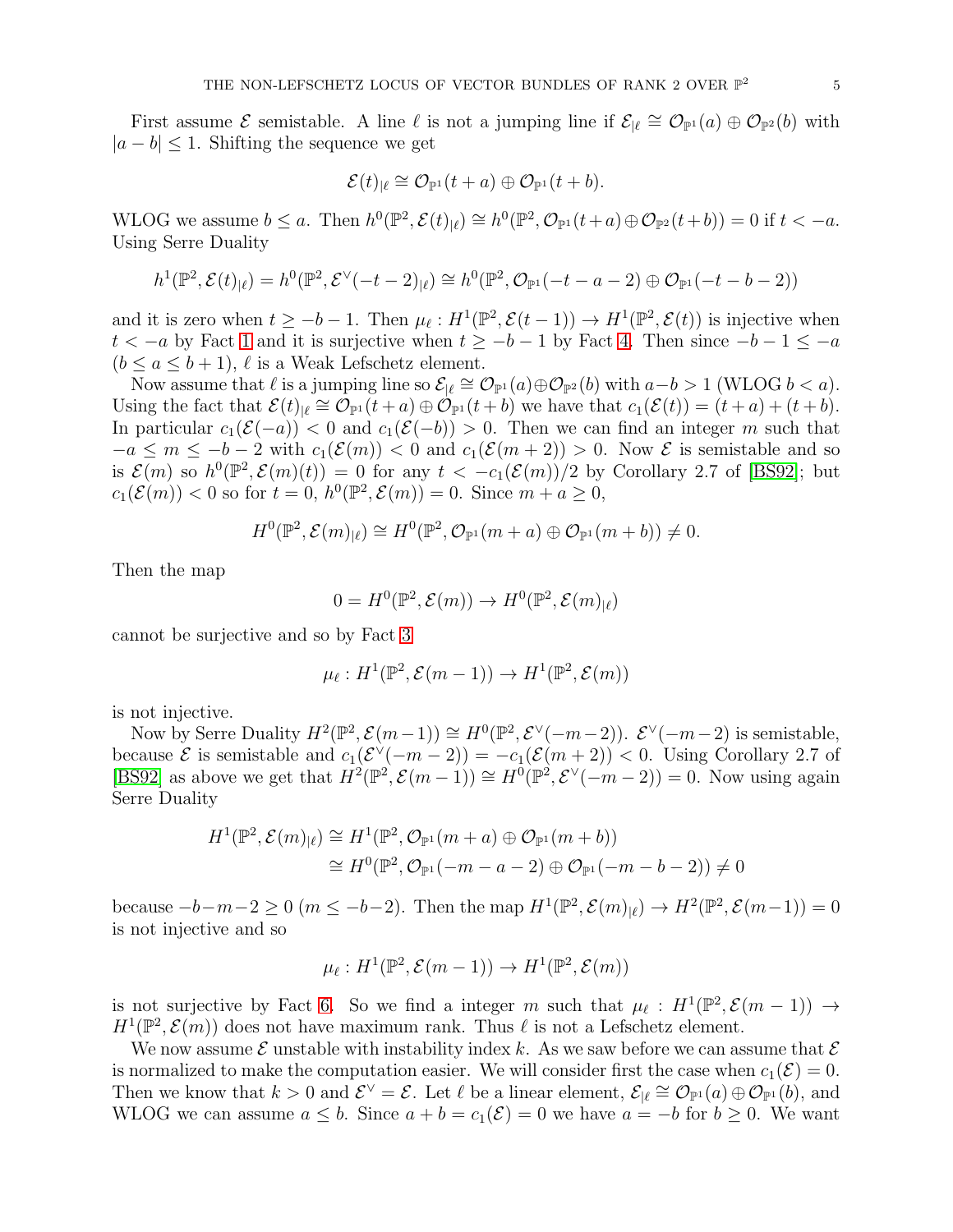to use properties [2](#page-3-4) and [5,](#page-3-5) and using Proposition 3.6 of [\[FFP21\]](#page-16-4) for  $t < k$  we have

$$
h^{0}(\mathbb{P}^{2}, \mathcal{E}(t)_{|\ell}) - h^{0}(\mathbb{P}^{2}, \mathcal{E}(t)) + h^{0}(\mathbb{P}^{2}, \mathcal{E}(t-1))
$$
  
=  $h^{0}(\mathbb{P}^{2}, \mathcal{O}_{\mathbb{P}^{1}}(t-b)) + h^{0}(\mathbb{P}^{2}, \mathcal{O}_{\mathbb{P}^{1}}(t+b)) - {k+t+2 \choose 2} + {k+t+1 \choose 2}$   
= 
$$
\begin{cases} 2t+2 & \text{if } t \geq b; \\ b+t+1 & \text{if } -b \leq t < b; \\ 0 & \text{if } t < -b. \end{cases} + \begin{cases} -k-t-1 & \text{if } -k \leq t < k; \\ 0 & \text{if } t < -k; \end{cases}
$$

In a similar way using Serre Duality, the fact that  $\mathcal{E} = \mathcal{E}^{\vee}$ , and Proposition 3.7 of [\[FFP21\]](#page-16-4), for  $-t-2 < k$ , i.e.  $t > -k-2$ , we have

$$
h^{1}(\mathbb{P}^{2}, \mathcal{E}(t)_{|\ell}) - h^{2}(\mathbb{P}^{2}, \mathcal{E}(t-1)) + h^{2}(\mathbb{P}^{2}, \mathcal{E}(t))
$$
  
\n
$$
= h^{1}(\mathbb{P}^{2}, \mathcal{O}_{\mathbb{P}^{1}}(t-b)) + h^{1}(\mathbb{P}^{2}, \mathcal{O}_{\mathbb{P}^{1}}(t+b)) - h^{0}(\mathbb{P}^{2}, \mathcal{E}(-t-3)) + h^{0}(\mathbb{P}^{2}, \mathcal{E}(-t-2))
$$
  
\n
$$
= h^{0}(\mathbb{P}^{2}, \mathcal{O}_{\mathbb{P}^{1}}(b-t-2)) + h^{0}(\mathbb{P}^{2}, \mathcal{O}_{\mathbb{P}^{1}}(-b-t-2)) - \binom{k-t-1}{2} - \binom{k-t}{2}
$$
  
\n
$$
= \begin{cases} 0 & \text{if } t > b-2; \\ b-t-1 & \text{if } -b-2 < t \leq b-2; \\ -2t-2 & \text{if } t \leq -b-2. \end{cases} \qquad \text{if } t > k-2; \quad \text{if } t > k-2; \\ -k+t+1 & \text{if } -k-2 < t \leq k-2; \end{cases}
$$

There are only 3 possible cases:

 $\bullet -k < a = -b < b < k;$ •  $-k = a = -b < b = k$  (since  $k > 0$ ); •  $a = -b < -k < k < b$ .

In the first case,  $b < k$ , we get

$$
h^{0}(\mathbb{P}^{2}, \mathcal{E}(t)_{|\ell}) - h^{0}(\mathbb{P}^{2}, \mathcal{E}(t)) + h^{0}(\mathbb{P}^{2}, \mathcal{E}(t-1)) = \begin{cases} -k + t + 1 & \text{if } b \leq t < k; \\ -k + b & \text{if } -b \leq t < b; \\ -k - t - 1 & \text{if } -k \leq t < -b; \\ 0 & \text{if } t < -k. \end{cases}
$$

Then using Fact [2,](#page-3-4)

- $\mu_{\ell}$  is injective for  $t \leq -k-1$  or  $t = k-1$ ;
- $\mu_{\ell}$  is not injective for  $-k \leq t \leq k-2$ ;
- we do not know for  $t \geq k$ .

Similarly

$$
h^{1}(\mathbb{P}^{2}, \mathcal{E}(t)|_{\ell}) - h^{2}(\mathbb{P}^{2}, \mathcal{E}(t-1)) + h^{2}(\mathbb{P}^{2}, \mathcal{E}(t)) = \begin{cases} 0 & \text{if } t > k - 2; \\ -k + t + 1 & \text{if } b - 2 < t \leq k - 2; \\ b - k & \text{if } -b - 2 < t \leq b - 2; \\ -k - t - 1 & \text{if } -k - 2 < t \leq -b - 2; \end{cases}
$$

and using Fact [5](#page-3-5)

- $\mu_{\ell}$  is surjective for  $t = -k 1$  or  $t \geq k 1$ ;
- $\mu_{\ell}$  is not surjective for  $-k \leq t \leq k-2$ :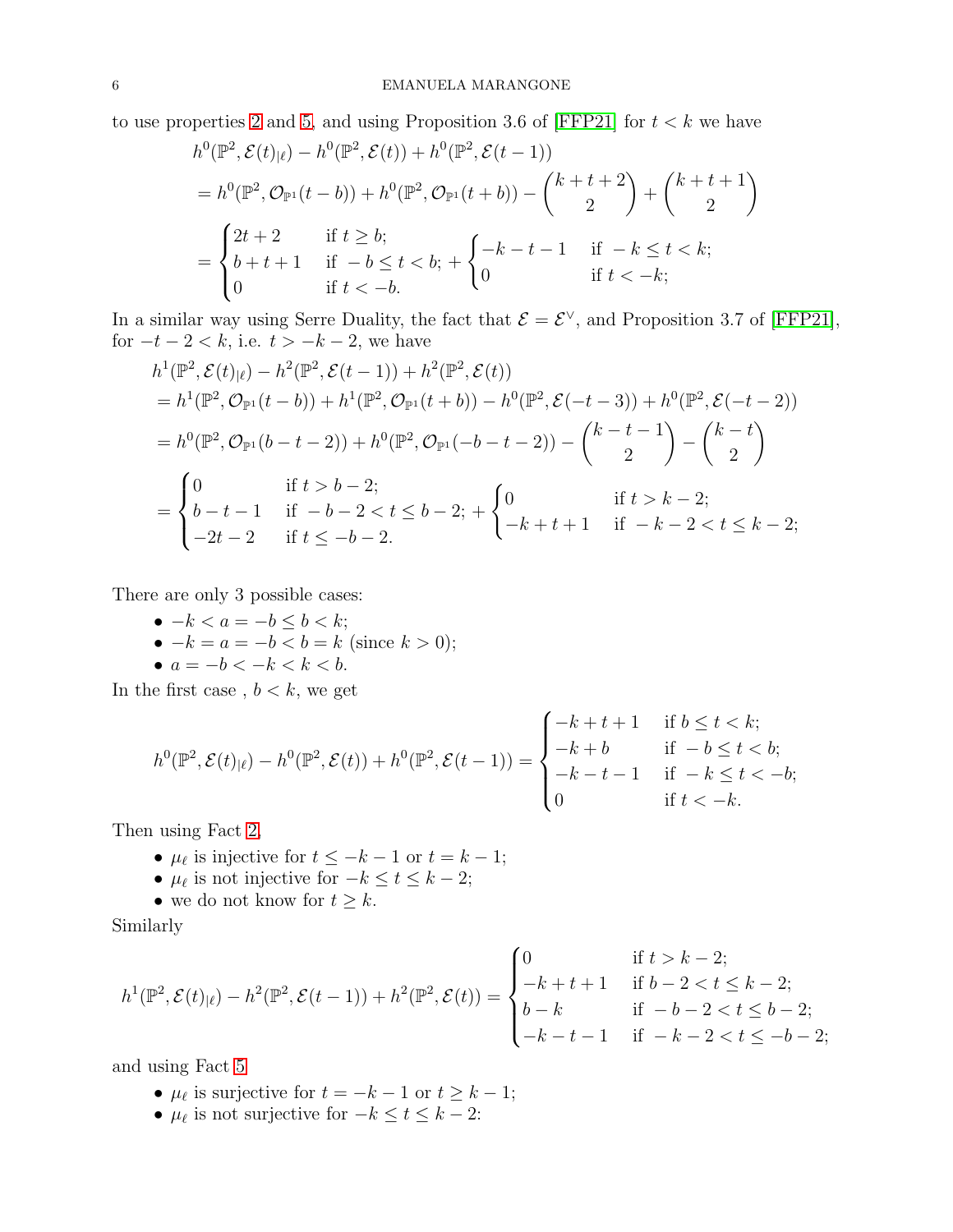• we do not know for  $t \leq -k-2$ .

In particular  $\mu_{\ell}$  does not have maximum rank for  $-k \leq t \leq k-2$ , since  $k > 0$  so at least  $-1$  is in this interval. So in this case  $\ell$  is not a Weak Lefschetz element.

In the second case, when  $k = b$  we have that  $h^0(\mathbb{P}^2, \mathcal{E}(t)_{|\ell}) - h^0(\mathbb{P}^2, \mathcal{E}(t)) + h^0(\mathbb{P}^2, \mathcal{E}(t-1)) =$ 0 for  $t < k$  as well as  $h^1(\mathbb{P}^2, \mathcal{E}(t)_{|\ell}) - h^2(\mathbb{P}^2, \mathcal{E}(t-1)) + h^2(\mathbb{P}^2, \mathcal{E}(t)) = 0$  for  $t > -k-2$ . Then by Facts [2](#page-3-4) and [5](#page-3-5)

- $\mu_{\ell}$  is injective for  $t \leq k 1$ ;
- $\mu_{\ell}$  is surjective for  $t \geq -k-1$

so it always has maximum rank, since  $k > 0$ , and in this case  $\ell$  is a Weak Lefschetz element. Finally, if  $b > k$ 

$$
h^{0}(\mathbb{P}^{2}, \mathcal{E}(t)_{|\ell}) - h^{0}(\mathbb{P}^{2}, \mathcal{E}(t)) + h^{0}(\mathbb{P}^{2}, \mathcal{E}(t-1)) = \begin{cases} -k + b & \text{if } -k \leq t < k; \\ b + t + 1 & \text{if } -b \leq t < -k; \\ 0 & \text{if } t < -b. \end{cases}
$$

Then using Fact [2](#page-3-4)

- $\mu_{\ell}$  is injective for  $t \leq -b-1$ ;
- $\mu_{\ell}$  is not injective for  $-b \leq t \leq k-1$ ;
- we do not know for  $t \geq k$ .

For the surjectivity instead we use

$$
h^{1}(\mathbb{P}^{2}, \mathcal{E}(t)|_{\ell}) - h^{2}(\mathbb{P}^{2}, \mathcal{E}(t-1)) + h^{2}(\mathbb{P}^{2}, \mathcal{E}(t)) = \begin{cases} 0 & \text{if } t > b - 2; \\ b - t - 1 & \text{if } k - 2 < t \leq b - 2; \\ b - k & \text{if } -k - 2 < t \leq k - 2; \end{cases}
$$

and by Fact [5](#page-3-5)

- $\mu_{\ell}$  is surjective for  $t \geq b-1$ ;
- $\mu_{\ell}$  is not surjective for  $-k-1 \leq t \leq b-2$ :
- we do not know for  $t \leq -k-2$ .

In particular  $\mu_{\ell}$  does not have maximum rank for  $-k-1 \leq t \leq k-1$ , since  $k > 0$  so this interval is not empty. So in this case  $\ell$  is not a Weak Lefschetz element.

This proves that for  $\mathcal E$  unstable, normalized with  $c_1(\mathcal E)=0$ ,  $\ell$  is a Weak Lefschetz element if and only the restriction of  $\mathcal E$  to this line splits as  $\mathcal E_{\lbrack \ell} \cong \mathcal O_{\mathbb P^1}(-k) \oplus \mathcal O_{\mathbb P^1}(k)$  (here the instability index k is strictly bigger than 0), i.e. if and only if  $\ell$  is not a jumping line.

Now we proceed in an analogous way for  $\mathcal E$  unstable, normalized with  $c_1(\mathcal E) = -1$ . Here we have that  $k \geq 0$  (instability index) and  $\mathcal{E}^{\vee} = \mathcal{E}(1)$ . Let  $\ell$  be a linear element,  $\mathcal{E}_{|\ell} \cong$  $\mathcal{O}_{\mathbb{P}^1}(a) \oplus \mathcal{O}_{\mathbb{P}^1}(b)$ . WLOG we can assume  $a \leq b$  as above. Since  $a + b = c_1(\mathcal{E}) = -1$  we have  $a = -b - 1 < 0$  for  $b \ge 0$ . Using Proposition 3.7 of [\[FFP21\]](#page-16-4) for  $t \le k$  we have

$$
h^{0}(\mathbb{P}^{2}, \mathcal{E}(t)|_{\ell}) - h^{0}(\mathbb{P}^{2}, \mathcal{E}(t)) + h^{0}(\mathbb{P}^{2}, \mathcal{E}(t-1))
$$
  
= 
$$
\begin{cases} -k - t - 1 & \text{if } -k \leq t \leq k; \\ 0 & \text{if } t < -k; \end{cases} + \begin{cases} 2t + 1 & \text{if } t > b; \\ b + t + 1 & \text{if } -b \leq t \leq b; \\ 0 & \text{if } t < -b. \end{cases}
$$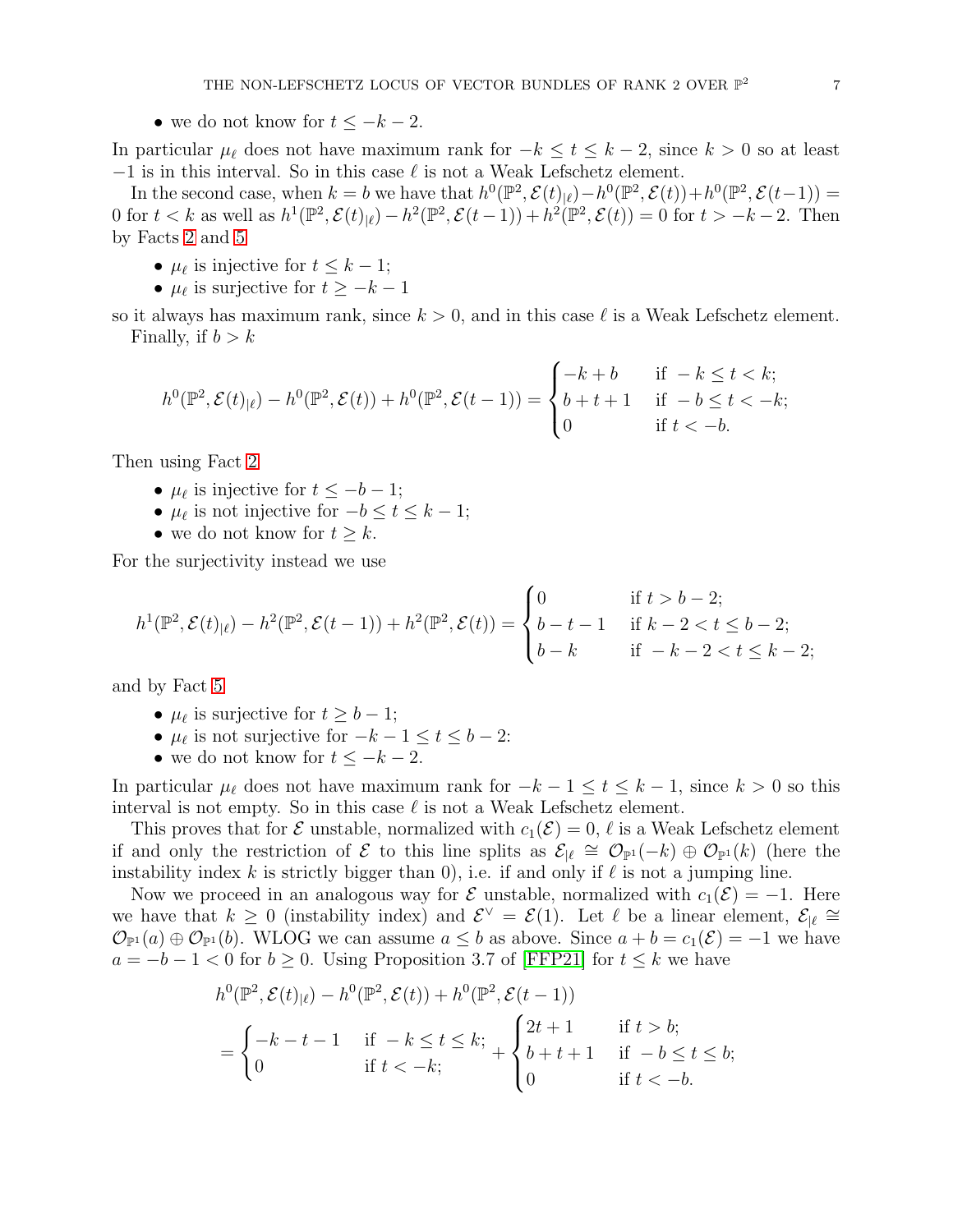In a similar way using Serre Duality, the fact that  $\mathcal{E}^{\vee} = \mathcal{E}(1)$ , and Proposition 3.7 of [\[FFP21\]](#page-16-4), for  $-t-1 \leq k$ , i.e.  $t > -k-2$ , we have

$$
h^{1}(\mathbb{P}^{2}, \mathcal{E}(t)_{|\ell}) - h^{2}(\mathbb{P}^{2}, \mathcal{E}(t-1)) + h^{2}(\mathbb{P}^{2}, \mathcal{E}(t))
$$
  
\n=  $h^{1}(\mathbb{P}^{2}, \mathcal{O}_{\mathbb{P}^{1}}(t-b-1)) + h^{1}(\mathbb{P}^{2}, \mathcal{O}_{\mathbb{P}^{1}}(t+b)) - h^{0}(\mathbb{P}^{2}, \mathcal{E}^{\vee}(-t-2)) + h^{0}(\mathbb{P}^{2}, \mathcal{E}^{\vee}(-t-3))$   
\n=  $h^{0}(\mathbb{P}^{2}, \mathcal{O}_{\mathbb{P}^{1}}(b-t-1)) + h^{0}(\mathbb{P}^{2}, \mathcal{O}_{\mathbb{P}^{1}}(-b-t-2)) - h^{0}(\mathbb{P}^{2}, \mathcal{E}(-t-1)) + h^{0}(\mathbb{P}^{2}, \mathcal{E}(-t-2))$   
\n= 
$$
\begin{cases} 0 & \text{if } t \geq b; \\ b-t & \text{if } -b-2 < t < b; \\ -2t-1 & \text{if } t \leq -b-2. \end{cases}
$$
  
\n= 
$$
\begin{cases} 0 & \text{if } t \geq k; \\ -2t-1 & \text{if } t \leq -b-2. \end{cases}
$$

In the case when  $b < k$ , we have

$$
h^{0}(\mathbb{P}^{2}, \mathcal{E}(t)_{|\ell}) - h^{0}(\mathbb{P}^{2}, \mathcal{E}(t)) + h^{0}(\mathbb{P}^{2}, \mathcal{E}(t-1)) = \begin{cases} -k+t & \text{if } b < t \leq k; \\ -k+b & \text{if } -b \leq t \leq b; \\ -k-t-1 & \text{if } -k \leq t < -b; \\ 0 & \text{if } t < -k. \end{cases}
$$

Then using Fact [2](#page-3-4)

- $\mu_{\ell}$  is injective for  $t \leq -k-1$  or  $t = k$ ;
- $\mu_{\ell}$  is not injective for  $-k \leq t \leq k-1$ ;
- we do not know for  $t \geq k+1$ .

Similarly

$$
h^{1}(\mathbb{P}^{2}, \mathcal{E}(t)_{|\ell}) - h^{2}(\mathbb{P}^{2}, \mathcal{E}(t-1)) + h^{2}(\mathbb{P}^{2}, \mathcal{E}(t)) = \begin{cases} 0 & \text{if } t \geq k; \\ -k + t & \text{if } b \leq t < k; \\ b - k & \text{if } -b - 2 < t < b; \\ -k - t - 1 & \text{if } -k - 2 < t \leq -b - 2; \end{cases}
$$

and using Fact [5](#page-3-5)

- $\mu_{\ell}$  is surjective for  $t = -k 1$  or  $t \geq k$ ;
- $\mu_{\ell}$  is not surjective for  $-k \leq t \leq k-1$ :
- we do not know for  $t \leq -k-2$ .

In particular  $\mu_{\ell}$  does not have maximum rank for  $-k \leq t \leq k-1$ , since  $k > b \geq 0$  in particular  $k > 0$  so at least  $-1$  and 0 are in this interval. Then in this case  $\ell$  is not a Weak Lefschetz element.

If  $k = b$  we have that  $h^0(\mathbb{P}^2, \mathcal{E}(t)|_\ell) - h^0(\mathbb{P}^2, \mathcal{E}(t)) + h^0(\mathbb{P}^2, \mathcal{E}(t-1)) = 0$  for  $t \leq k$  as well as  $h^1(\mathbb{P}^2, \mathcal{E}(t)_{|\ell}) - h^2(\mathbb{P}^2, \mathcal{E}(t-1)) + h^2(\mathbb{P}^2, \mathcal{E}(t)) = 0$  for  $t \geq -k-1$ . Then by Facts [2](#page-3-4) and [5](#page-3-5)  $\mu_{\ell}$ is always injective or surjective, since  $k \geq 0$ , so in this case  $\ell$  is a Weak Lefschetz element. Finally if  $b > k$ 

$$
h^{0}(\mathbb{P}^{2}, \mathcal{E}(t)|_{\ell}) - h^{0}(\mathbb{P}^{2}, \mathcal{E}(t)) + h^{0}(\mathbb{P}^{2}, \mathcal{E}(t-1)) = \begin{cases} -k + b & \text{if } -k \leq t \leq k; \\ b + t + 1 & \text{if } -b \leq t < -k; \\ 0 & \text{if } t < -b. \end{cases}
$$

Then using Fact [2](#page-3-4)

•  $\mu_{\ell}$  is injective for  $t \leq -b-1$ ;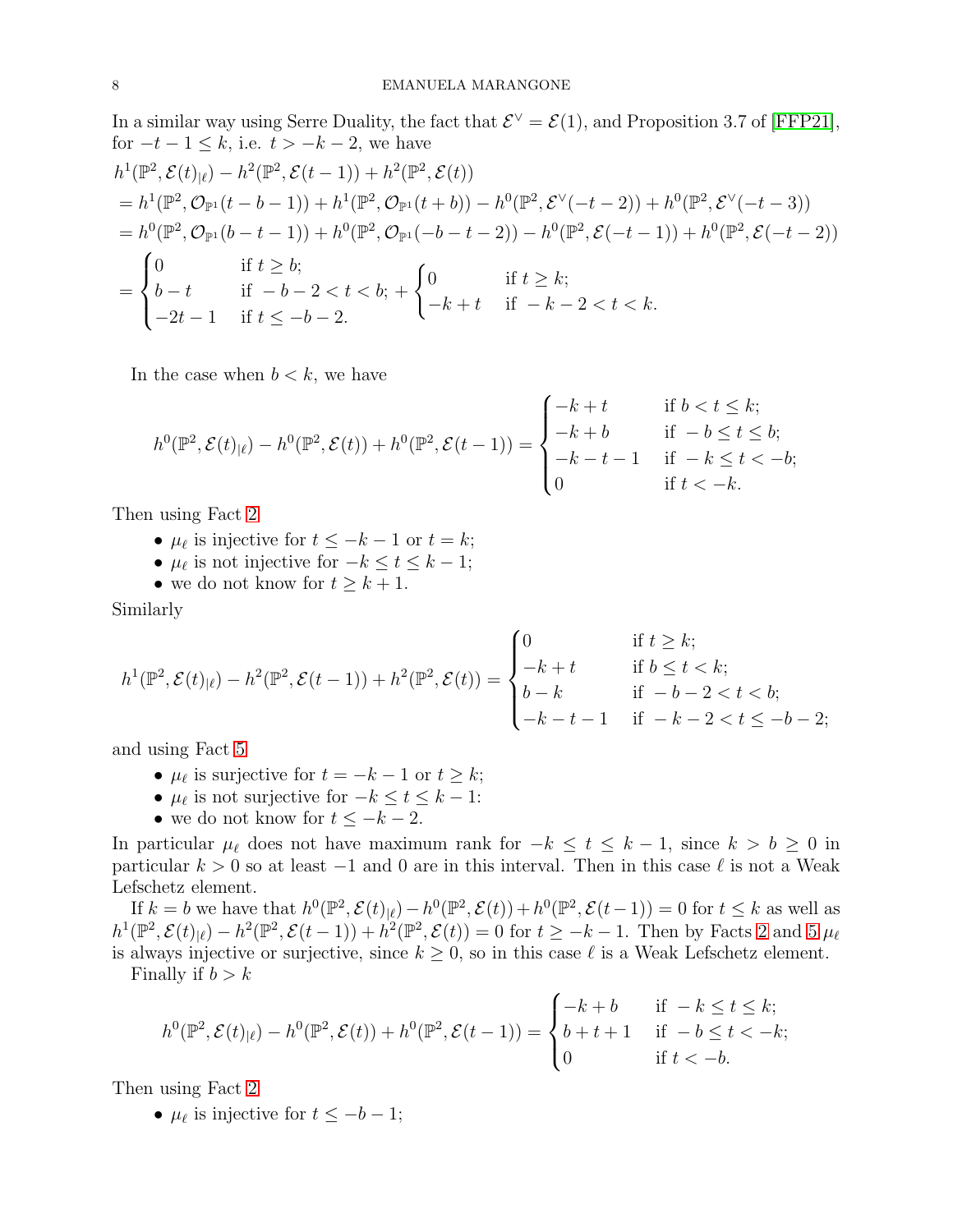- $\mu_{\ell}$  is not injective for  $-b \leq t \leq k$ ;
- we do not know for  $t \geq k+1$ .

For the surjectivity instead we use

$$
h^{1}(\mathbb{P}^{2}, \mathcal{E}(t)_{|\ell}) - h^{2}(\mathbb{P}^{2}, \mathcal{E}(t-1)) + h^{2}(\mathbb{P}^{2}, \mathcal{E}(t)) = \begin{cases} 0 & \text{if } t \geq b; \\ b - t & \text{if } k \leq t < b; \\ b - k & \text{if } -k - 2 < t < k; \end{cases}
$$

and by Fact [5](#page-3-5)

- $\mu_{\ell}$  is surjective for  $t \geq b$ ;
- $\mu_{\ell}$  is not surjective for  $-k-1 \leq t \leq b-1$ :
- we do not know for  $t \leq -k-2$ .

In particular  $\mu_{\ell}$  does not have maximum rank for  $-k-1 \leq t \leq k$ , since  $k \geq 0$ , so this interval is not empty. So in this case  $\ell$  is not a Weak Lefschetz element.

This proves that for E unstable, normalized with  $c_1(\mathcal{E}) = -1$ ,  $\ell$  is a Weak Lefschetz element if and only if is not a jumping line.

This concludes our proof:  $\ell$  is in the non-Lefschetz locus if only if is not a Weak Lefschetz element if and only if  $\ell$  is a jumping line.

 $\Box$ 

<span id="page-8-0"></span>Remark 8. The proof for the case  $\mathcal E$  stable follows the same steps as the proof that is present in Theorem 2.2 of [\[BK07\]](#page-16-8) but we included it because the hypotheses are different here. Note that both have the complete intersections as a sub-case.

## 4. EXPECTED CODIMENSION IN THE CASE  $b_i = 0$  for all  $i = 1, ..., n$

Let us consider for now the case when all the  $b_i$  are zero, so we have

$$
0 \to E \to \bigoplus_{i=1}^{n+2} R(-a_i) \to \bigoplus_{i=1}^n R \to M \to 0.
$$

In this case  $d = a_1 + \cdots + a_{n+2}$  and M is a level module and Symmetrically Gorenstein (see Proposition 3.9 and Lemma 3.1 of [\[Flo19\]](#page-16-9)) of socle degree  $d-3$  and by Corollary 5.12 of [\[Flo19\]](#page-16-9) the non-Lefschetz locus is the same as the non-Lefschetz locus at the middle degree  $\lfloor \frac{e-1}{2} \rfloor$  $\frac{-1}{2}$ ] =  $\lfloor \frac{d-4}{2}$  $\frac{-4}{2}$ :

$$
\mathcal{L}_M = \mathcal{L}_{\lfloor\frac{d-4}{2}\rfloor, M}.
$$

Recall that the expected codimension of the non Lefschetz locus in degree i is  $h_{i+1} - h_i + 1$ , where  $h_i$  is the Hilbert Function, and that if such dimension is achieved then degree  $\deg \mathcal{L}_I$  $\binom{h_{i+1}}{h_{i+1}}$  $\binom{h_{i+1}}{h_i-1}$  (see Lemma 2.1 [\[BMMRN18\]](#page-16-5)). Since in this case  $\mathcal{L}_M = \mathcal{L}_{\lfloor \frac{d-4}{2} \rfloor,M}$ , the expected codimension of the non-Lefschetz locus is

$$
\exp\left(\mathcal{L}_M\right) = h_{\lfloor \frac{d-4}{2} \rfloor+1} - h_{\lfloor \frac{d-4}{2} \rfloor} + 1 = h_{\lfloor \frac{d}{2} \rfloor-1} - h_{\lfloor \frac{d}{2} \rfloor-2} + 1.
$$

<span id="page-8-1"></span>**Proposition 9.** Let  $\mathcal{E}$  be a general rank 2 locally free sheaf on  $\mathbb{P}^2$  such that  $M = H^1_*(\mathbb{P}^2, \mathcal{E})$  is a finite length module that can be expressed as cokernel of a map  $\varphi : \bigoplus_{i=1}^{n+2} R(-a_n) \to \bigoplus_{i=1}^n R$ Then the non-Lefschetz locus of M has expected codimension.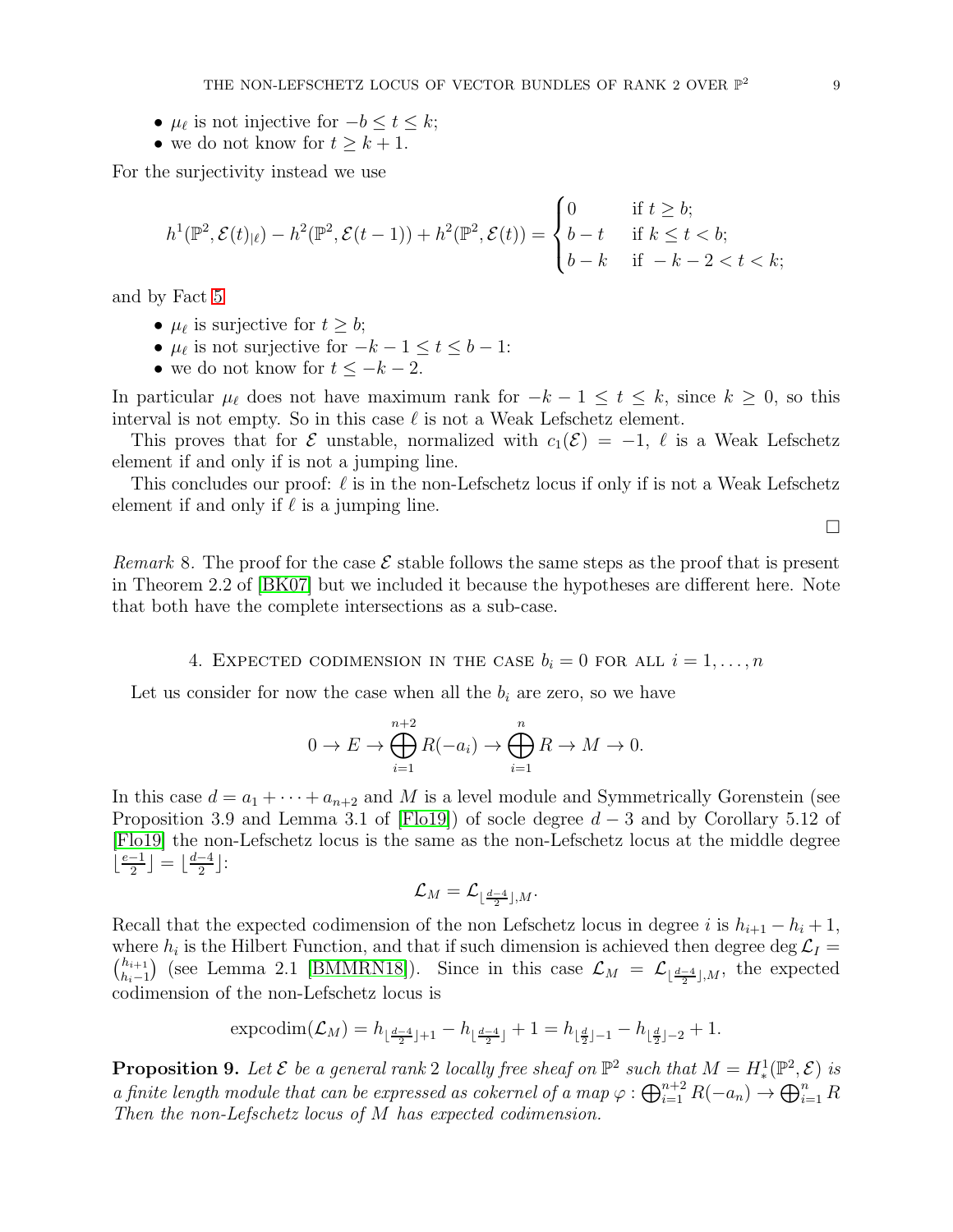*Proof.* If d is even, then the socle degree  $e = d - 3$  is odd and by symmetry of the Hilbert function of  $M$  we have

$$
\exp\left(\mathcal{L}_M\right) = h_{\frac{d}{2}-1} - h_{\frac{d}{2}-2} + 1 = h_{\frac{e+1}{2}} - h_{\frac{e-1}{2}} + 1 = 1.
$$

But M has the weak Lefschetz property by Theorem 3.7 [\[FFP21\]](#page-16-4) so codim  $\mathcal{L}_M > 0$ : then

$$
0 < \mathrm{codim} \, \mathcal{L}_M \leq \mathrm{expcodim}(\mathcal{L}_M) = 1.
$$

Therefore for d even the non-Lefschetz locus always has expected codimension:  $\mathcal{L}_M$  is a hypersurface in  $\mathbb{P}^2$  of degree

$$
\deg \mathcal{L}_I = \binom{h_{\frac{d}{2}-1}}{h_{\frac{d}{2}-2}-1} + \binom{h_{\frac{d}{2}-1}}{h_{\frac{d}{2}-1}-1} = h_{\frac{d}{2}-1}.
$$

Let us assume from now on that d is odd, i.e. the socle degree  $e = d - 3$  is even. Using the exact sequence [\(1\)](#page-1-0)

$$
0 \to \mathcal{E} \to \bigoplus_{i=1}^{n+2} \mathcal{O}_{\mathbb{P}^2}(-a_n) \to \bigoplus_{i=1}^n \mathcal{O}_{\mathbb{P}^2} \to 0
$$

we can compute the Chern classes of  $\mathcal E$ 

$$
c_1(\mathcal{E}) = -a_1 - \cdots - a_{n+2} = -d
$$
  $c_2(\mathcal{E}) = \sum_{i \neq j} a_i a_j.$ 

Similarly using the shifted sequence

$$
0 \to \mathcal{E}(t) \to \bigoplus_{i=1}^{n+2} \mathcal{O}_{\mathbb{P}^2}(t - a_n) \to \bigoplus_{i=1}^n \mathcal{O}_{\mathbb{P}^2}(t) \to 0
$$

we can compute the Chern classes of  $\mathcal{E}(t)$ 

<span id="page-9-0"></span>
$$
c_1(\mathcal{E}(t)) = -d + 2t = c_1(\mathcal{E}) + 2t
$$
  $c_2(\mathcal{E}) = c_2(\mathcal{E}) + c_1(\mathcal{E})t + t^2$ 

and by the Riemann–Roch theorem the Euler characteristic is

(3) 
$$
\chi(\mathcal{E}(t)) = 2 + \frac{2}{3}c_1(\mathcal{E}) + \frac{1}{2}c_1(\mathcal{E})^2 - c_2(\mathcal{E}) + (3 + c_1(\mathcal{E}))t + t^2.
$$

Since we assumed d odd the normalized vector bundle is  $\mathcal{E}_{norm} = \mathcal{E}(\frac{d-1}{2})$  $\frac{(-1)}{2}$  and  $c_1(\mathcal{E}_{norm}) = -1$ . Then  $\mathcal{E}_{norm}$  is stable if and only if and only if  $\mathcal{E}_{norm}$  semistable if and only if  $H^0(\mathbb{P}^2, \mathcal{E}_{norm}) = 0$ by Lemma 3.2 of [\[FFP21\]](#page-16-4). Since  $b_i = 0$  the sequence [\(2\)](#page-1-1) becomes

$$
0 \to \bigoplus_{i=1}^n \mathcal{O}_{\mathbb{P}^2}(-d) \to \bigoplus_{i=1}^{n+2} \mathcal{O}_{\mathbb{P}^2}(-d+a_i) \to \mathcal{E} \to 0
$$

and shifting by  $\frac{d-1}{2}$  we obtain

$$
0 \to \bigoplus_{i=1}^n \mathcal{O}_{\mathbb{P}^2} \left( -\frac{d+1}{2} \right) \to \bigoplus_{i=1}^{n+2} \mathcal{O}_{\mathbb{P}^2} \left( -\frac{d+1}{2} + a_i \right) \to \mathcal{E}_{norm} \to 0
$$

hence  $\mathcal{E}_{norm}$  has no global section if and only if  $-\frac{d+1}{2}+a_{n+2}<0$ , i.e.  $a_{n+2} < a_1+\cdots+a_{n+1}+1$ . Hence for d odd we have  $\mathcal E$  stable for  $a_{n+2} < a_1 + \cdots + a_{n+1} + 1$ . However, since d is odd it is impossible to have  $a_{n+2} = a_1 + \cdots + a_{n+1}$ , so in fact we can rewrite the condition as  $a_{n+2} < a_1 + \cdots + a_{n+1}$ . Then  $\mathcal E$  is unstable for  $a_{n+2} > a_1 + \cdots + a_{n+1}$ .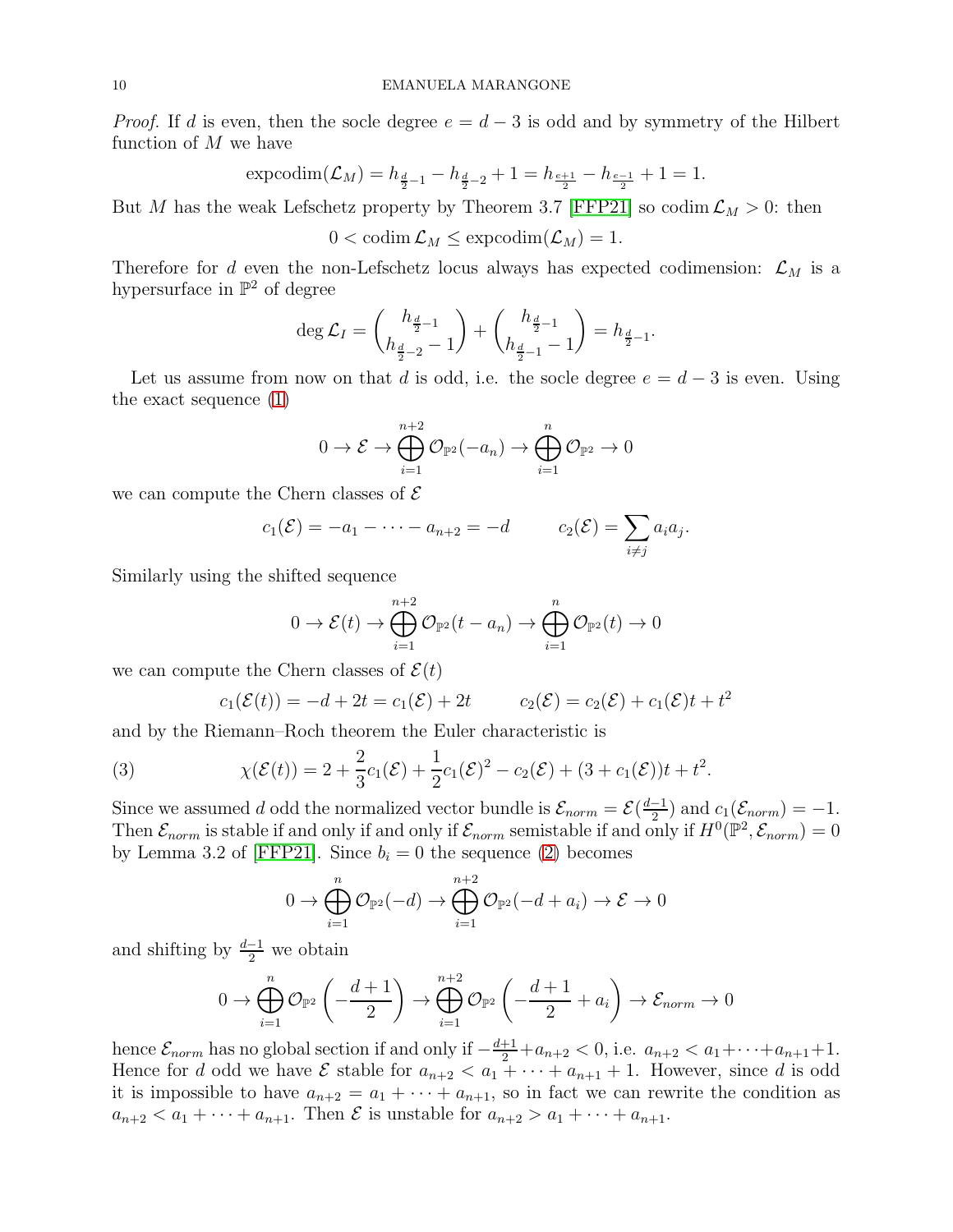First let us compute the expected codimension:

$$
\begin{split} \text{exproddim}\left(\mathcal{L}_{M}\right) &= h_{\lfloor\frac{d}{2}\rfloor-1} - h_{\lfloor\frac{d}{2}\rfloor-2} + 1 = h_{\frac{d-3}{2}} - h_{\frac{d-5}{2}} + 1 \\ &= h^{1}\left(\mathbb{P}^{2}, \mathcal{E}\left(\frac{d-3}{2}\right)\right) - h^{1}\left(\mathbb{P}^{2}, \mathcal{E}\left(\frac{d-5}{2}\right)\right) \\ &= -\chi\left(\mathcal{E}\left(\frac{d-5}{2}\right)\right) + h^{0}\left(\mathbb{P}^{2}, \mathcal{E}\left(\frac{d-5}{2}\right)\right) + h^{2}\left(\mathbb{P}^{2}, \mathcal{E}\left(\frac{d-5}{2}\right)\right) \\ &+ \chi\left(\mathcal{E}\left(\frac{d-5}{2}\right)\right) - h^{0}\left(\mathbb{P}^{2}, \mathcal{E}\left(\frac{d-5}{2}\right)\right) - h^{2}\left(\mathbb{P}^{2}, \mathcal{E}\left(\frac{d-5}{2}\right)\right) + 1 \\ &= \chi\left(\mathcal{E}\left(\frac{d-5}{2}\right)\right) - \chi\left(\mathcal{E}\left(\frac{d-3}{2}\right)\right) + 1 \\ &- h^{0}\left(\mathbb{P}^{2}, \mathcal{E}\left(\frac{d-1}{2}\right)\right) + 2h^{0}\left(\mathbb{P}^{2}, \mathcal{E}\left(\frac{d-3}{2}\right)\right) - h^{0}\left(\mathbb{P}^{2}, \mathcal{E}\left(\frac{d-5}{2}\right)\right) \end{split}
$$

where we used that  $c_1(\mathcal{E}_{norm}) = -1$  so  $\mathcal{E}_{norm}^{\vee} = \mathcal{E}_{norm}(1)$ , so

$$
\mathcal{E}^{\vee} = \left(\mathcal{E}_{norm}\left(-\frac{d-1}{2}\right)\right)^{\vee} = \mathcal{E}_{norm}^{\vee}\left(\frac{d-1}{2}\right) = \mathcal{E}_{norm}(1)\left(\frac{d-1}{2}\right)
$$

$$
= \mathcal{E}\left(\frac{d-1}{2}\right)\left(\frac{d-1}{2} + 1\right) = \mathcal{E}(d)
$$

and by Serre Duality

$$
h^{2}\left(\mathbb{P}^{2}, \mathcal{E}\left(\frac{d-3}{2}\right)\right) = h^{0}\left(\mathbb{P}^{2}, \check{\mathcal{E}}\left(-\frac{d-3}{2}-3\right)\right) = h^{0}\left(\mathbb{P}^{2}, \mathcal{E}\left(d-\frac{d+3}{2}\right)\right) = h^{0}\left(\mathbb{P}^{2}, \mathcal{E}\left(\frac{d-3}{2}\right)\right),
$$
  
\n
$$
h^{2}\left(\mathbb{P}^{2}, \mathcal{E}\left(\frac{d-5}{2}\right)\right) = h^{0}\left(\mathbb{P}^{2}, \check{\mathcal{E}}\left(-\frac{d-5}{2}-3\right)\right) = h^{0}\left(\mathbb{P}^{2}, \mathcal{E}\left(d-\frac{d+1}{2}\right)\right) = h^{0}\left(\mathbb{P}^{2}, \mathcal{E}\left(\frac{d-1}{2}\right)\right).
$$
  
\nNow, using (3) we can compute

Now using [\(3\)](#page-9-0) we can compute

$$
\chi\left(\mathcal{E}\left(\frac{d-5}{2}\right)\right) - \chi\left(\mathcal{E}\left(\frac{d-3}{2}\right)\right) + 1
$$
  
=  $(3 + c_1(\mathcal{E}))\left(\frac{d-5}{2}\right) + \left(\frac{d-5}{2}\right)^2 - (3 + c_1(\mathcal{E}))\left(\frac{d-3}{2}\right) - \left(\frac{d-3}{2}\right)^2 + 1$   
=  $(3 - d)\left(\frac{d-5}{2} - \frac{d-3}{2}\right) + \left(\frac{d-5}{2}\right)^2 - \left(\frac{d-3}{2}\right)^2 + 1$   
=  $-3 + d - \frac{5}{2}d + \frac{25}{4} + \frac{3}{2}d - \frac{9}{4} + 1 = 2.$ 

To compute  $-h^0\left(\mathbb{P}^2,\mathcal{E}\left(\frac{d-1}{2}\right)\right)$  $\left(\frac{-1}{2}\right)+2h^0\left(\mathbb{P}^2,\mathcal{E}\left(\frac{d-3}{2}\right)\right)$  $\left(\frac{1}{2}-3\right)\right) - h^0\left(\mathbb{P}^2,\mathcal{E}\left(\frac{d-5}{2}\right)\right)$  $\left(\frac{-5}{2}\right)$ ) we need to consider the case  $\mathcal E$  stable and  $\mathcal E$  unstable separately.

Let us assume first  $\mathcal E$  stable; i.e.  $a_{n+2} < a_1 + \cdots + a_{n+1}$ , then  $h^0(\mathbb P^2, \mathcal E(t)) = 0$  for any  $t \leq -c_1(\mathcal{E})/2 = d/2$  by Corollary 2.7 of [\[BS92\]](#page-16-10); in particular

$$
h^{0}\left(\mathbb{P}^{2}, \mathcal{E}\left(\frac{d-1}{2}\right)\right) = h^{0}\left(\mathbb{P}^{2}, \mathcal{E}\left(\frac{d-3}{2}\right)\right) = h^{0}\left(\mathbb{P}^{2}, \mathcal{E}\left(\frac{d-5}{2}\right)\right) = 0
$$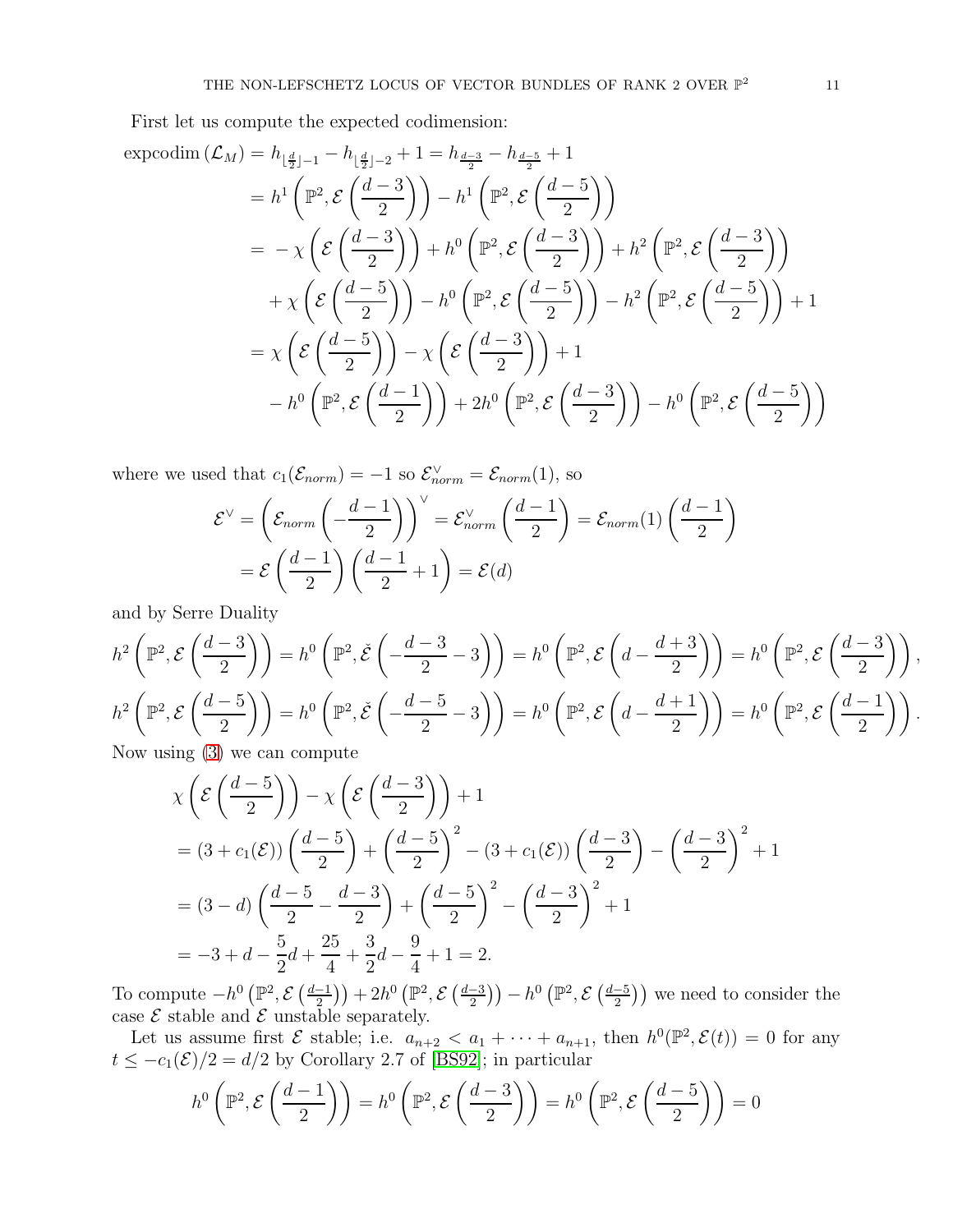and so the

$$
\operatorname{exproddim} (\mathcal{L}_M) = \chi \left( \mathcal{E} \left( \frac{d-5}{2} \right) \right) - \chi \left( \mathcal{E} \left( \frac{d-3}{2} \right) \right) + 1 + 0 = 2.
$$

We proved in Proposition [7](#page-3-6) that the non-Lefschetz locus is the set of the jumping lines. We assumed that  $\mathcal E$  is general,  $c_1(\mathcal{E}_{norm}) = -1$ , and  $\mathcal E$  stable so we can conclude by Corollary 10.7.1 of [\[Hul79\]](#page-16-11) we have exactly  $\binom{c_2(\mathcal{E}_{norm})}{2}$  $\binom{norm}{2}$  jumping lines. Then the set of the jumping lines is finite, so it has codimension 2. This proves that in the case d odd and  $a_{n+2} < a_1 + \cdots + a_{n+1}$ , the expected codimension is achieved.

Let us assume now d odd and  $a_{n+2} \ge a_1 + \ldots a_{n=1}$ , so  $\mathcal E$  is unstable and  $c_1(\mathcal E_{norm}) = -1$ . Shifting by  $t + \frac{d-1}{2}$  $\frac{-1}{2}$ the sequence [\(2\)](#page-1-1)

$$
0 \to \bigoplus_{i=1}^{n+2} \mathcal{O}_{\mathbb{P}^2}\left(t - \frac{d+1}{2}\right) \to \bigoplus_{i=1}^n \mathcal{O}_{\mathbb{P}^2}\left(t - \frac{d+1}{2} + a_i\right) \to \mathcal{E}_{norm}(t) \to 0
$$

we obtain  $H^0(\mathbb{P}^n, \mathcal{E}_{norm}(t)) = 0$  if and only if  $t \leq a_{n+2} - \frac{d+1}{2}$  $\frac{+1}{2}$ , so the instability index of  $\mathcal{E}_{norm}$ is  $k = a_{n+2} - \frac{d+1}{2}$  $\frac{+1}{2}$ . Then using Proposition 3.6 [\[FFP21\]](#page-16-4)

$$
H^{0}(\mathbb{P}^{n}, \mathcal{E}(t)) = H^{0}\left(\mathbb{P}^{n}, \mathcal{E}_{norm}\left(t - \frac{d-1}{2}\right)\right) = \begin{pmatrix} k + t - \frac{d-1}{2} + 2\\ 2 \end{pmatrix}
$$

$$
= \begin{pmatrix} a_{n+2} - \frac{d+1}{2} + t - \frac{d-1}{2} + 2\\ 2 \end{pmatrix} = \begin{pmatrix} a_{n+2} - d + t + 2\\ 2 \end{pmatrix}.
$$

In particular

$$
h^{0}\left(\mathbb{P}^{2}, \mathcal{E}\left(\frac{d-1}{2}\right)\right) = \binom{a_{n+2} - \frac{d+1}{2} + 2}{2}
$$
  
\n
$$
h^{0}\left(\mathbb{P}^{2}, \mathcal{E}\left(\frac{d-3}{2}\right)\right) = \binom{a_{n+2} - \frac{d+3}{2} + 2}{2} = \binom{a_{n+2} - \frac{d+1}{2} + 1}{2}
$$
  
\n
$$
h^{0}\left(\mathbb{P}^{2}, \mathcal{E}\left(\frac{d-5}{2}\right)\right) = \binom{a_{n+2} - \frac{d+5}{2} + 2}{2} = \binom{a_{n+2} - \frac{d+1}{2}}{2}
$$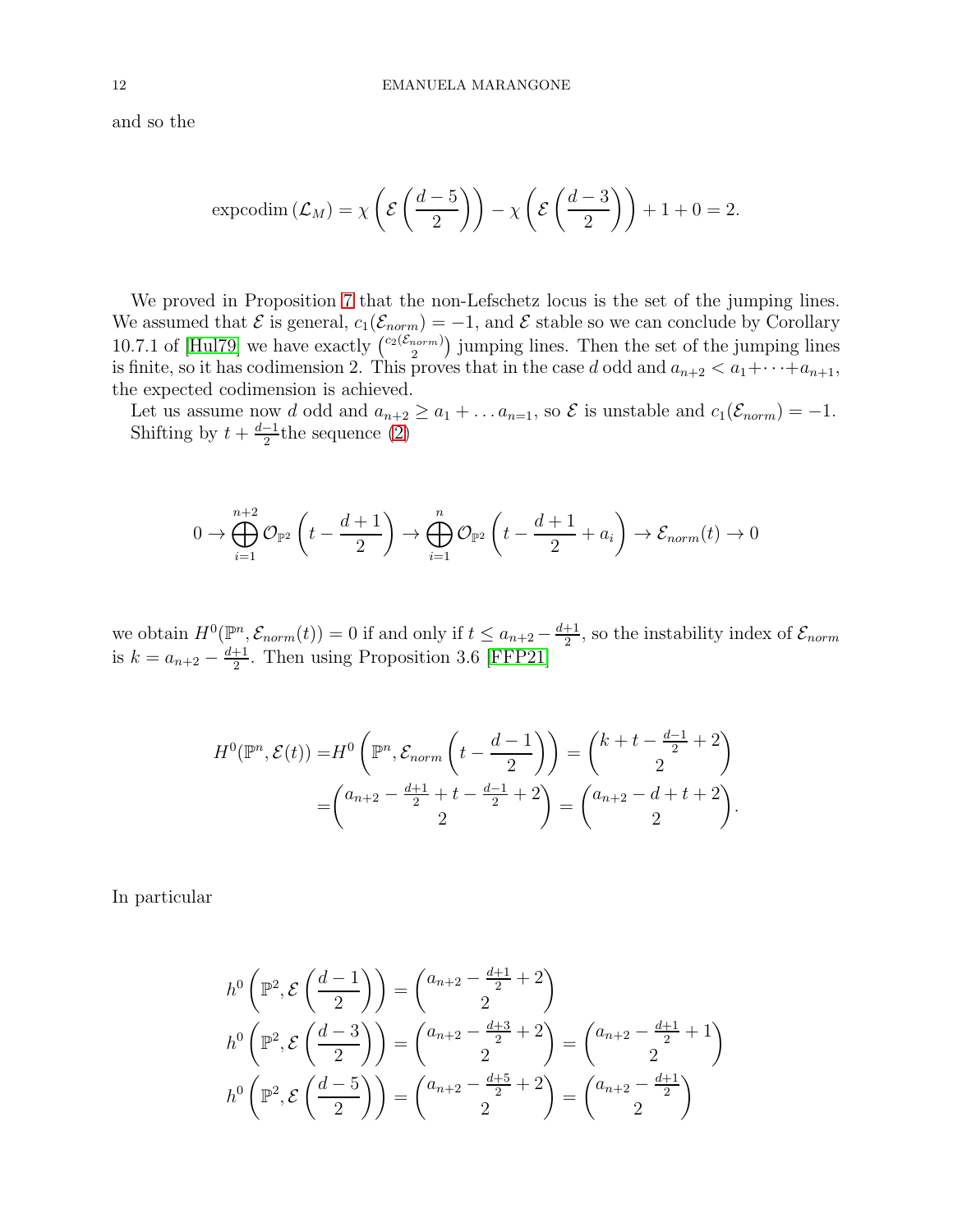and finally we can compute the expected codimension

$$
\begin{split}\n\text{expcodim}\left(\mathcal{L}_M\right) &= \chi \left(\mathcal{E}\left(\frac{d-5}{2}\right)\right) - \chi \left(\mathcal{E}\left(\frac{d-3}{2}\right)\right) + 1 \\
&\quad - h^0 \left(\mathbb{P}^2, \mathcal{E}\left(\frac{d-1}{2}\right)\right) + 2h^0 \left(\mathbb{P}^2, \mathcal{E}\left(\frac{d-3}{2}\right)\right) - h^0 \left(\mathbb{P}^2, \mathcal{E}\left(\frac{d-5}{2}\right)\right) \\
&= 2 - \left(\begin{matrix} a_{n+2} - \frac{d+1}{2} + 2 \\ 2 \end{matrix}\right) + 2 \left(\begin{matrix} a_{n+2} - \frac{d+1}{2} + 1 \\ 2 \end{matrix}\right) - \left(\begin{matrix} a_{n+2} - \frac{d+1}{2} \\ 2 \end{matrix}\right) \\
&= 2 + \left(\begin{matrix} a_{n+2} - \frac{d+1}{2} + 1 \\ 2 \end{matrix}\right) - \left(\begin{matrix} a_{n+2} - \frac{d+1}{2} + 2 \\ 2 \end{matrix}\right) + \left(\begin{matrix} a_{n+2} - \frac{d+1}{2} + 1 \\ 2 \end{matrix}\right) - \left(\begin{matrix} a_{n+2} - \frac{d+1}{2} \\ 2 \end{matrix}\right) \\
&= 2 + \frac{1}{2} \left(a_{n+2} - \frac{d+1}{2}\right) \left[a_{n+2} - \frac{d+1}{2} + 1 - \left(a_{n+2} - \frac{d+1}{2} - 1\right)\right] \\
&= 2 - \left(a_{n+2} - \frac{d+1}{2} + 1\right) + \left(a_{n+2} - \frac{d+1}{2}\right) = 1.\n\end{split}
$$

This means that in this case  $h_{\frac{d-1}{2}-2} = h_{\frac{d-1}{2}-2}$ . Since M has the weak Lefschetz property by Theorem 3.7 [\[FFP21\]](#page-16-4), codim  $\mathcal{L}_M > 0$ : then

 $0 < \text{codim}\,\mathcal{L}_M \leq \text{expcodim}(\mathcal{L}_M) = 1$ 

the expected codimension is achieved also in this last case.  $\Box$ 

Remark 10. The hypothesis of generality is necessary for the case  $d = a_1, \dots + a_{n+2}$  odd and  $a_{n+2} \le a_1, \dots + a_{n+1} - 1$ . Even in the case of the complete intersection  $(n = 1)$  the result does not hold without that hypothesis. For example if we consider the monomial complete intersection  $M = R/(x_1^3, x_2^4, x_3^4)$  the expected codimension is 2, since  $d = 11$  and  $a_3 = 4 < 6 + a_1 + a_2 - 1$ , but we know from corollary 3.4 of [\[BMMRN18\]](#page-16-5) that  $\text{codim}(\mathcal{L}_M) = 1$ . In the other cases the hypothesis of generality is unnecessary since

$$
\exp\left(c_{M}\right) = \begin{cases} 1 & \text{if } d \text{ even}; \\ 1 & \text{if } d \text{ odd and } a_{n+2} > a_{1}, \dots + a_{n+1}; \end{cases}
$$

and by Theorem 3.7 [\[FFP21\]](#page-16-4), M has the weak Lefschetz property, so codim  $\mathcal{L}_M \geq 1$ .

## 5. Codimension of the non-Lefschetz locus of general vector bundles of RANK 2 OVER  $\mathbb{P}^2$

Let us consider now the general case,

$$
0 \to E \to \bigoplus_{i=1}^{n+2} R(-a_i) \to \bigoplus_{i=1}^n R(-b_i) \to M \to 0.
$$

In this case  $M$  is not a level module, but we can make some observations on the non-Lefschetz locus.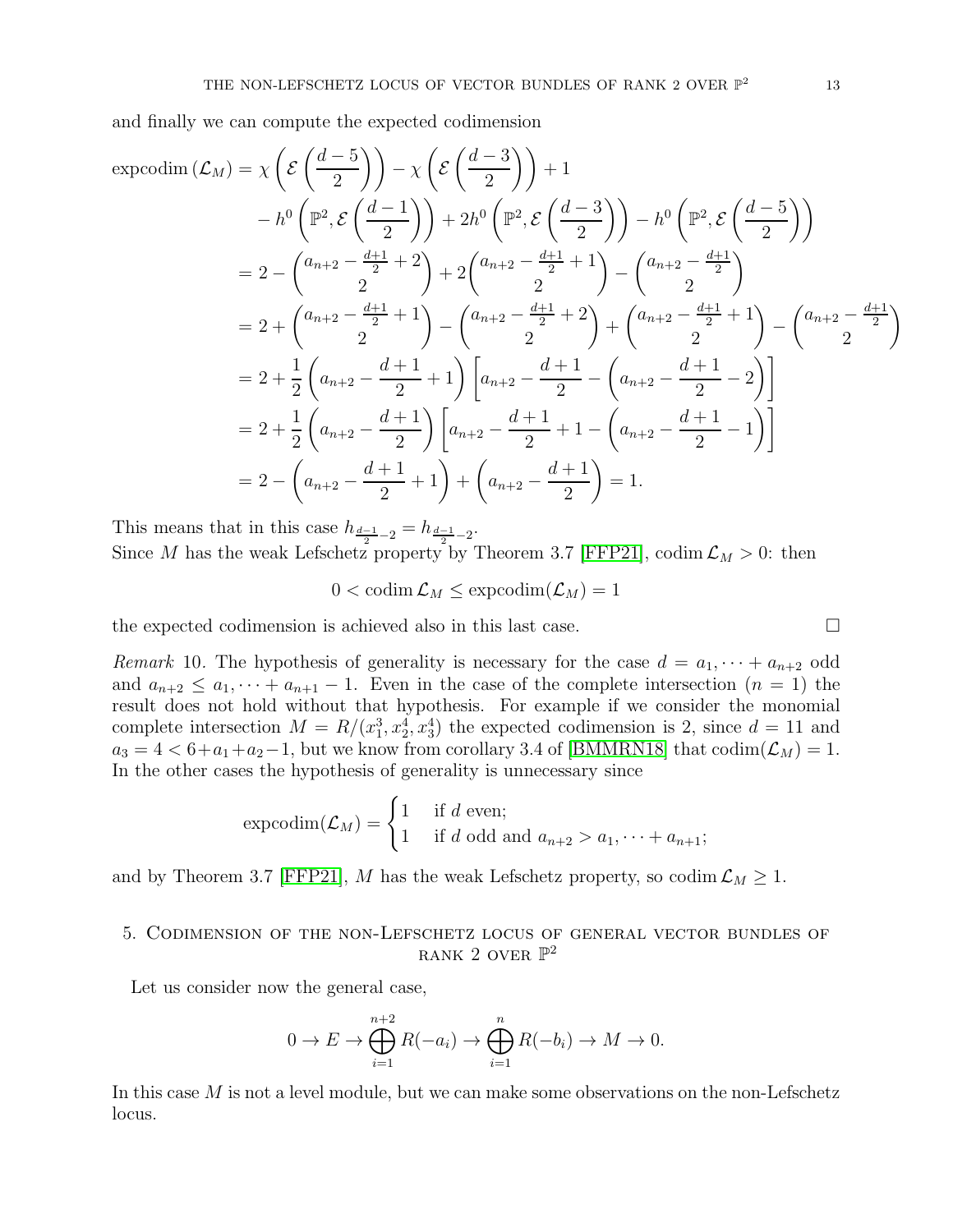<span id="page-13-0"></span>Remark 11. Rewriting Lemma 3.1 of [\[Flo19\]](#page-16-9) in this case we have that

$$
Soc(M) = \bigoplus_{i=1}^{n} k(-d+b_i+3).
$$

*Remark* 12. If M has unimodal Hilbert function  $\cdots \leq h_{m-1} \leq h_m \geq h_{m+1} \geq \ldots$ , no socle in the increasing part, i.e.  $[**Soc**(M)]<sub>i</sub> = 0$  for  $i < m$ , and it doesn't have new generators in degree  $i > m$ , then  $\mathcal{L}_M = \mathcal{L}_{M,m} \cup \mathcal{L}_{M,m-1}$ . Moreover if  $h_m = h_{m+1}$ , then  $\mathcal{L}_M = \mathcal{L}_{M,m}$ .

This follows by the fact that if  $h_i \leq h_{i+1} \leq h_{i+2}$  and  $[\text{Soc}(M)]_i = 0$  then  $I(\mathcal{L}_{M,i+1}) \subseteq$  $I(\mathcal{L}_{M,i}),$  i.e.  $\mathcal{L}_{M,i} \subseteq \mathcal{L}_{M,i+1}$ , by Proposition 2.6 of [\[BMMRN18\]](#page-16-5). Dualizing this we also have that if  $h_i \geq h_{i+1} \geq h_{i+2}$  and there are no generators of degree i then  $I(\mathcal{L}_{M,i+1}) \supseteq I(\mathcal{L}_{M,i})$ , i.e.  $\mathcal{L}_{M,i+1} \subseteq \mathcal{L}_{M,i}$  (the proof of this is the same as the proof of Proposition 2.6 of [\[BMMRN18\]](#page-16-5) with the inclusion reversed and using surjectivity instead of injectivity).

Hence in this case, since both the conditions hold (we can check the condition on the socle using Remark [11,](#page-13-0) and in similar way the generator, or we can note that  $M$  has the WLP so both conditions follow), we have

$$
\mathcal{L}_M=\mathcal{L}_{\lfloor\frac{d-4}{2}\rfloor-1,M}\cup\mathcal{L}_{\lfloor\frac{d-4}{2}\rfloor,M}.
$$

When d is even,  $\mathcal{L}_M = \mathcal{L}_{\lfloor \frac{d-4}{2} \rfloor,M}$  because in this case the Hilbert function of M has more than one value equal in the middle. Moreover,  $M$  is Symmetrically Gorenstein by Proposition 3.9 of [\[Flo19\]](#page-16-9) and so self-dual up to a twist, then for d odd we have  $\mathcal{L}_{\lfloor \frac{d-4}{2} \rfloor-1,M} = \mathcal{L}_{\lfloor \frac{d-4}{2} \rfloor,M}$ . So, in any case

$$
\mathcal{L}_M = \mathcal{L}_{\lfloor \frac{d-4}{2} \rfloor, M}
$$

and we can proceed to check its codimension as in the previous section.

**Proposition 13.** The non-Lefschetz locus of  $M = H^1_*(\mathbb{P}^2, \mathcal{E})$  has expected codimension for any general rank 2 locally free sheaf  $\mathcal E$  on  $\mathbb P^2$ . In particular

$$
\text{codim}(\mathcal{L}_M) = \begin{cases} 1 & \text{if } \mathcal{E} \text{ unstable;} \\ 1 & \text{if } d = a_1, \dots + a_{n+2} - b_1 - \dots - b_n \text{ even;} \\ 2 & \text{if } d \text{ odd and } \mathcal{E} \text{ stable.} \end{cases}
$$

Proof. Shifting the sequence [\(1\)](#page-1-0)

$$
0 \to \mathcal{E} \to \bigoplus_{i=1}^{n+2} \mathcal{O}_{\mathbb{P}^2}(-a_i) \to \bigoplus_{i=1}^n \mathcal{O}_{\mathbb{P}^2}(-b_i) \to 0
$$

we can compute the first Chern class

$$
c_1(\mathcal{E}) = -d \qquad c_1(\mathcal{E}(t)) = c_1(\mathcal{E}) + 2t = -d + 2t.
$$

Then

- if d is even  $\mathcal{E}_{norm} = \mathcal{E}(\frac{d}{2})$  $\frac{d}{2}$  and  $c_1(\mathcal{E}_{norm})=0;$
- if d is odd  $\mathcal{E}_{norm} = \mathcal{E}(\frac{d-1}{2})$  $\frac{-1}{2}$  and  $c_1(\mathcal{E}_{norm}) = -1$ .

Before starting our proof let us rewrite Theorem 3.7 of [\[FFP21\]](#page-16-4) for the vector bundle  $\mathcal E$  (that is not normal - Theorem 3.7 of [\[FFP21\]](#page-16-4) uses a normalized vector bundle): the multiplication map

$$
\times \ell : M_{t-1} = H^1 \left( \mathbb{P}^2, \mathcal{E} \left( t - 1 \right) \right) \to M_t = H^1 \left( \mathbb{P}^2, \mathcal{E} \left( t \right) \right)
$$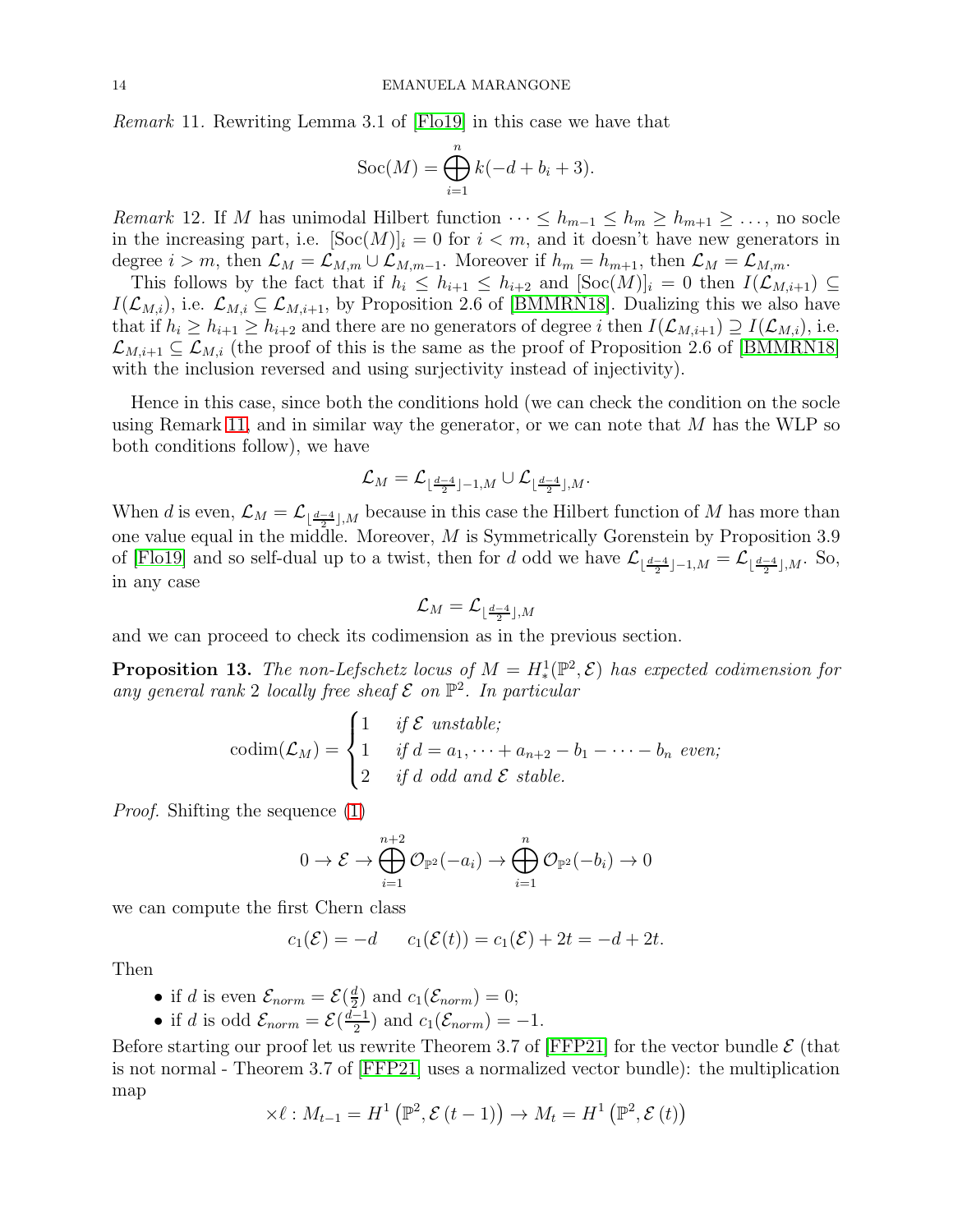is the map

$$
\mu_{\ell}: H^{1}\left(\mathbb{P}^{2}, \mathcal{E}_{norm}\left(-\left\lfloor\frac{d}{2}\right\rfloor+t-1\right)\right) \to H^{1}\left(\mathbb{P}^{2}, \mathcal{E}_{norm}\left(-\left\lfloor\frac{d}{2}\right\rfloor+t\right)\right).
$$

Then theorem 3.7 [\[FFP21\]](#page-16-4) says that for a general linear form  $\ell$ 

- if d even and  $\mathcal E$  unstable then  $\mu_\ell$  is injective for  $t \leq \frac{d}{2} + k 1$  and it is surjective for  $t \geq \frac{d}{2} - k - 1$ , where  $k > 0$  is the instability index of  $\mathcal{E}_{norm}$ ;
- if d even and  $\mathcal E$  semistable then  $\mu_\ell$  is injective for  $t \leq \frac{d}{2} 1$  and it is surjective for  $t \geq \frac{d}{2} - 1;$
- if d odd and  $\mathcal E$  unstable then  $\mu_\ell$  is injective for  $t \leq \frac{d-1}{2} + k$  and it is surjective for  $t \geq \frac{d-1}{2} - k - 1$ , where  $k \geq 0$  is the instability index of  $\mathcal{E}_{norm}$ ;
- if d odd and  $\mathcal E$  stable (same as semistable in this case) then  $\mu_{\ell}$  is injective for  $t \leq$  $\frac{d-1}{2} - 1$  and it is surjective for  $t \geq \frac{d-1}{2} - 1$ .

This gives us precise information on the Hilbert function of M:

- if d even and  $\mathcal E$  unstable then  $\cdots h_{\frac{d}{2}-k-3} \leq h_{\frac{d}{2}-k-2} = \cdots = h_{\frac{d}{2}+k-1} \geq h_{\frac{d}{2}+k} \cdots$ . In particular $h_{\frac{d}{2}-3} = h_{\frac{d}{2}-2} = h_{\frac{d}{2}-1} = h_{\frac{d}{2}}$  since  $k > 0$  ;
- if d even and  $\mathcal E$  semistable then  $\cdots h_{\frac{d}{2}-3} \leq h_{\frac{d}{2}-2} = h_{\frac{d}{2}-1} \geq h_{\frac{d}{2}} \cdots;$
- if d odd and E unstable then  $\cdots h_{\frac{d-1}{2}-k-3} \leq h_{\frac{d-1}{2}-k-2}^{\frac{1}{2}-2} = \cdots = h_{\frac{d-1}{2}+k} \geq h_{\frac{d-1}{2}+k+1} \cdots$ In particular  $h_{\frac{d-1}{2}-2} = h_{\frac{d-1}{2}-1} = h_{\frac{d-1}{2}}$  since  $k \ge 0$ ;
- if d odd and  $\mathcal E$  stable then  $\cdots h_{\frac{d-1}{2}-2} \leq h_{\frac{d-1}{2}-1} \geq h_{\frac{d-1}{2}} \cdots$ .

In the first 3 cases the Hilbert function has more than one value equal in the middle, hence

$$
\mathrm{expcodim}(\mathcal{L}_M)=h_{\lfloor \frac{d-4}{2} \rfloor+1}-h_{\lfloor \frac{d-4}{2} \rfloor}+1=h_{\lfloor \frac{d}{2} \rfloor-1}-h_{\lfloor \frac{d}{2} \rfloor-2}+1=1.
$$

Since Theorem 3.7 assures us that M always has the Weak Lefschetz property we can conclude that if either  $\mathcal E$  unstable or for d even the expected codimension is always achieved:

$$
1 \leq \mathrm{codim}(\mathcal{L}_M) \leq \mathrm{expcodim}(\mathcal{L}_M) = 1
$$

so  $\mathcal{L}_M$  is a hypersurface (curve) in  $\mathbb{P}^2$  (in this case the hypothesis of generality is not necessary).

Let us now assume  $\mathcal E$  is a general stable vector bundle and d odd, i.e.  $c_1(\mathcal E) = -1$ . In this case using the fact that the non-Lefschetz locus is the set of the jumping lines (Proposition [7\)](#page-3-6), by Corollary 10.7.1 of [\[Hul79\]](#page-16-11) this set is finite, so the non-Lefschetz locus has codimension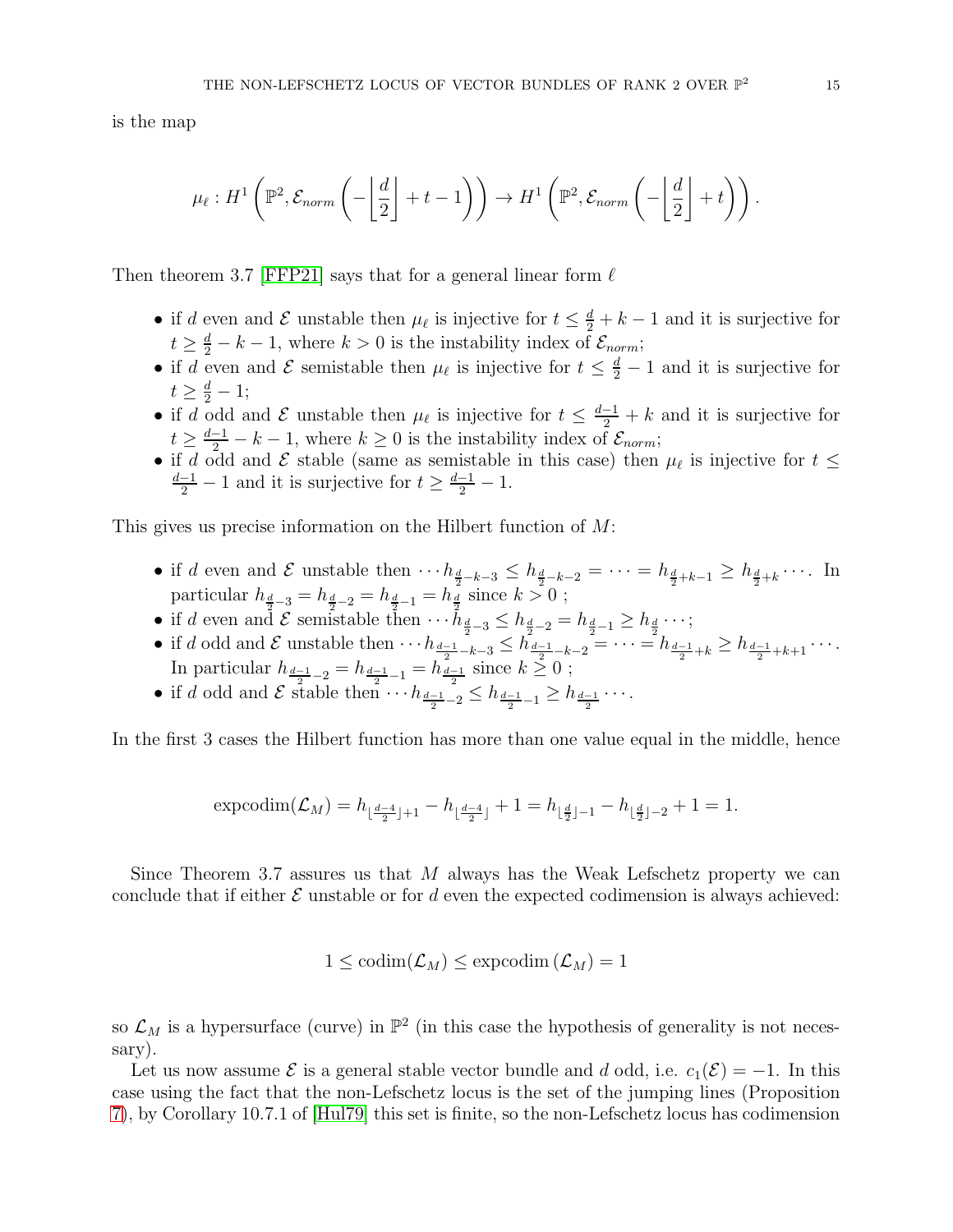# 2. Let us compute explicitly the expected codimension:

$$
\begin{split}\n\text{exprodim}\,(\mathcal{L}_M) &= h_{\lfloor \frac{d}{2} \rfloor - 1} - h_{\lfloor \frac{d}{2} \rfloor - 2} + 1 = h_{\frac{d-3}{2}} - h_{\frac{d-5}{2}} + 1 \\
&= h^1 \left( \mathbb{P}^2, \mathcal{E} \left( \frac{d-3}{2} \right) \right) - h^1 \left( \mathbb{P}^2, \mathcal{E} \left( \frac{d-5}{2} \right) \right) \\
&= -\chi \left( \frac{d-3}{2} \right) + h^0 \left( \mathbb{P}^2, \mathcal{E} \left( \frac{d-3}{2} \right) \right) + h^2 \left( \mathbb{P}^2, \mathcal{E} \left( \frac{d-3}{2} \right) \right) \\
&\quad + \chi \left( \frac{d-5}{2} \right) - h^0 \left( \mathbb{P}^2, \mathcal{E} \left( \frac{d-5}{2} \right) \right) - h^2 \left( \mathbb{P}^2, \mathcal{E} \left( \frac{d-5}{2} \right) \right) + 1 \\
&= \chi \left( \frac{d-5}{2} \right) - \chi \left( \frac{d-3}{2} \right) + 1 \\
&\quad - h^0 \left( \mathbb{P}^2, \mathcal{E} \left( \frac{d-1}{2} \right) \right) + 2h^0 \left( \mathbb{P}^2, \mathcal{E} \left( \frac{d-3}{2} \right) \right) - h^0 \left( \mathbb{P}^2, \mathcal{E} \left( \frac{d-5}{2} \right) \right) \\
&= \chi \left( \frac{d-5}{2} \right) - \chi \left( \frac{d-3}{2} \right) + 1\n\end{split}
$$

using the fact that  $\mathcal{E}_{norm}^{\vee} = \mathcal{E}_{norm}(-1)$ , and by Serre Duality  $h^0(\mathbb{P}^2, \mathcal{E}(t)) = 0$  for any  $t \leq -c_1(\mathcal{E})/2 = d/2$ . In particular

$$
h^{0}\left(\mathbb{P}^{2}, \mathcal{E}\left(\frac{d-1}{2}\right)\right) = h^{0}\left(\mathbb{P}^{2}, \mathcal{E}\left(\frac{d-3}{2}\right)\right) = h^{0}\left(\mathbb{P}^{2}, \mathcal{E}\left(\frac{d-5}{2}\right)\right) = 0
$$

as we saw in the proof of Proposition [9.](#page-8-1)

To compute the Euler characteristic of  $\mathcal{E}(t)$  we shift the sequence [\(1\)](#page-1-0)

$$
0 \to \mathcal{E}(t) \to \bigoplus_{i=1}^{n+2} \mathcal{O}_{\mathbb{P}^2}(t-a_i) \to \bigoplus_{i=1}^n \mathcal{O}_{\mathbb{P}^2}(t-b_i) \to 0,
$$

and we use additivity

$$
\chi(\mathcal{E}(t)) = \chi\left(\bigoplus_{i=1}^{n+2} \mathcal{O}_{\mathbb{P}^2}(t-a_i)\right) - \chi\left(\bigoplus_{i=1}^{n} \mathcal{O}_{\mathbb{P}^2}(t-b_i)\right)
$$
  
\n
$$
= \sum_{i=1}^{n+2} \chi\left(\mathcal{O}_{\mathbb{P}^2}(t-a_i)\right) - \sum_{i=1}^{n} \chi\left(\mathcal{O}_{\mathbb{P}^2}(t-b_i)\right)
$$
  
\n
$$
= \sum_{i=1}^{n+2} \frac{(t-a_i+2)(t-a_i+1)}{2} - \sum_{i=1}^{n} \frac{(t-b_i+2)(t-b_i+1)}{2}
$$
  
\n
$$
= \sum_{i=1}^{n+2} \frac{t^2 - 2a_i t - 3a_i + 3t + 2 + a_i^2}{2} - \sum_{i=1}^{n} \frac{t^2 - 2b_i t - 3b_i + 3t + 2 + b_i^2}{2}
$$
  
\n
$$
= t^2 + 3t + 2 + \sum_{i=1}^{n+2} \frac{-2a_i t - 3a_i + a_i^2}{2} - \sum_{i=1}^{n} \frac{-2b_i t - 3b_i + b_i^2}{2}
$$
  
\n
$$
= t^2 + 3t + 2 - dt - \frac{3}{2}d + \frac{1}{2}\left(\sum_{i=1}^{n+2} a_i^2 - \sum_{i=1}^{n} b_i^2\right).
$$